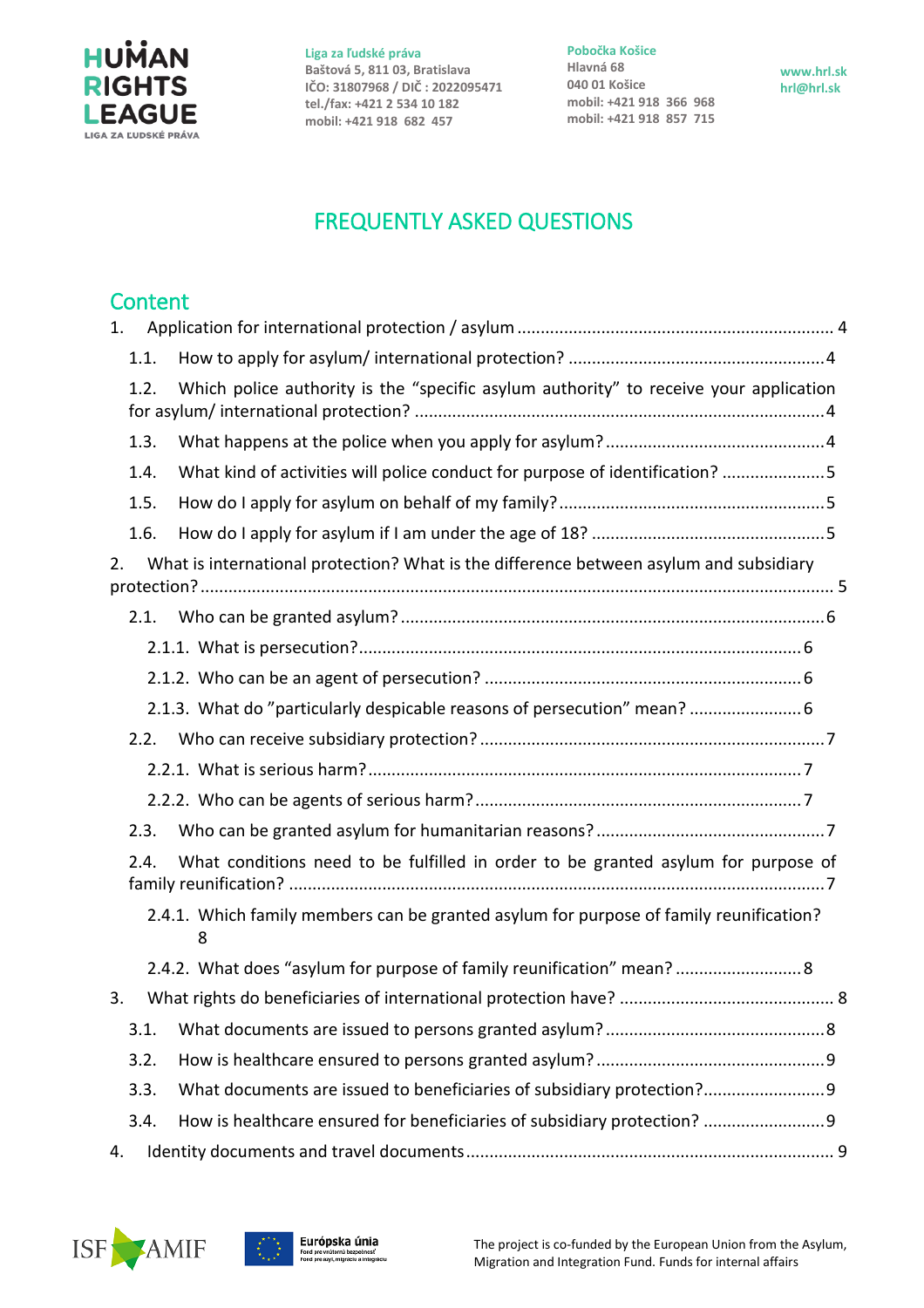

**Pobočka Košice Hlavná 68 040 01 Košice mobil: +421 918 366 968 mobil: +421 918 857 715**

|    | 4.1.                                                                                    | Why did police confiscate my documents at the beginning of proceedings? Where are |  |  |  |
|----|-----------------------------------------------------------------------------------------|-----------------------------------------------------------------------------------|--|--|--|
|    | 4.2.                                                                                    | What document should I present myself during the asylum procedure?  10            |  |  |  |
| 5. |                                                                                         | Authorised stay in the Slovak Republic, freedom of movement and traveling 10      |  |  |  |
|    | 5.1.                                                                                    |                                                                                   |  |  |  |
|    | 5.2.                                                                                    | Since when and until what time is my stay as an asylum seeker authorised in the   |  |  |  |
|    | 5.3.                                                                                    |                                                                                   |  |  |  |
|    | 5.4.                                                                                    | What happens if I leave Slovakia before the end of asylum procedure? 11           |  |  |  |
|    | 5.5.                                                                                    | How long will I be in the camp in Humenné? Where will I go afterwards? How long   |  |  |  |
|    | 5.6.                                                                                    |                                                                                   |  |  |  |
|    |                                                                                         |                                                                                   |  |  |  |
|    |                                                                                         |                                                                                   |  |  |  |
|    |                                                                                         | 5.6.3. What obligations are associated with the stay outside of the camp? 12      |  |  |  |
| 6. |                                                                                         |                                                                                   |  |  |  |
|    | 6.1.                                                                                    |                                                                                   |  |  |  |
|    | 6.2.                                                                                    |                                                                                   |  |  |  |
| 7. |                                                                                         |                                                                                   |  |  |  |
|    | 7.1.                                                                                    |                                                                                   |  |  |  |
|    |                                                                                         |                                                                                   |  |  |  |
|    |                                                                                         |                                                                                   |  |  |  |
|    |                                                                                         |                                                                                   |  |  |  |
|    |                                                                                         |                                                                                   |  |  |  |
|    | 7.3.                                                                                    |                                                                                   |  |  |  |
| 8. |                                                                                         |                                                                                   |  |  |  |
|    | Can I apply for residence permit (permanent, temporary, tolerated) as an asylum<br>8.1. |                                                                                   |  |  |  |
|    | 8.2.                                                                                    | Can Lapply for asylum if Lalready have the residence in the Slovak Republic       |  |  |  |
|    | 8.3.                                                                                    |                                                                                   |  |  |  |
| 9. |                                                                                         |                                                                                   |  |  |  |
|    | 9.1.                                                                                    |                                                                                   |  |  |  |
|    | 9.2.                                                                                    |                                                                                   |  |  |  |
|    | 9.3.                                                                                    | What obligations does an asylum seeker have in the procedure?  16                 |  |  |  |



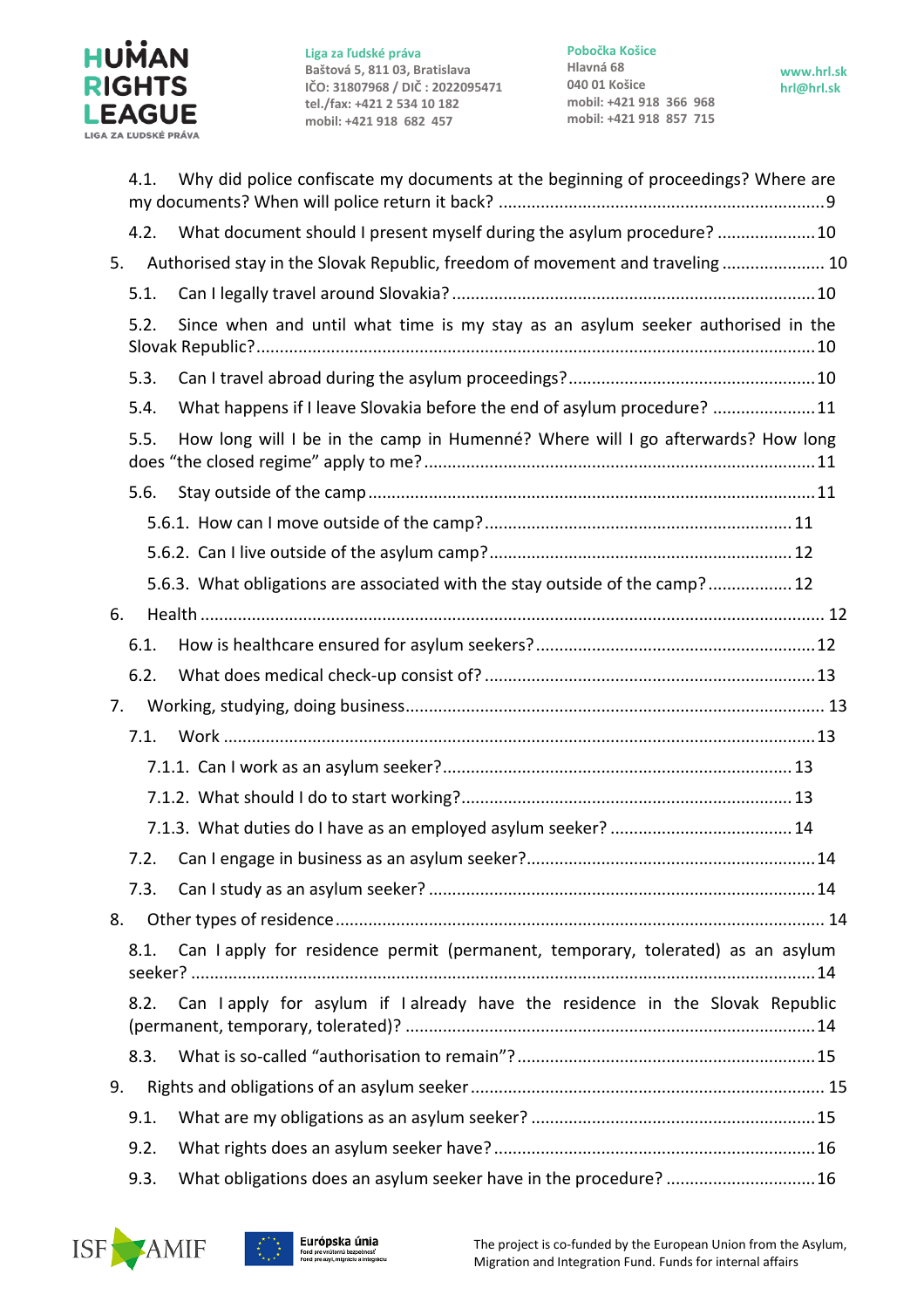

**Pobočka Košice**

**Hlavná 68 040 01 Košice mobil: +421 918 366 968 mobil: +421 918 857 715**

**www.hrl.sk hrl@hrl.sk**



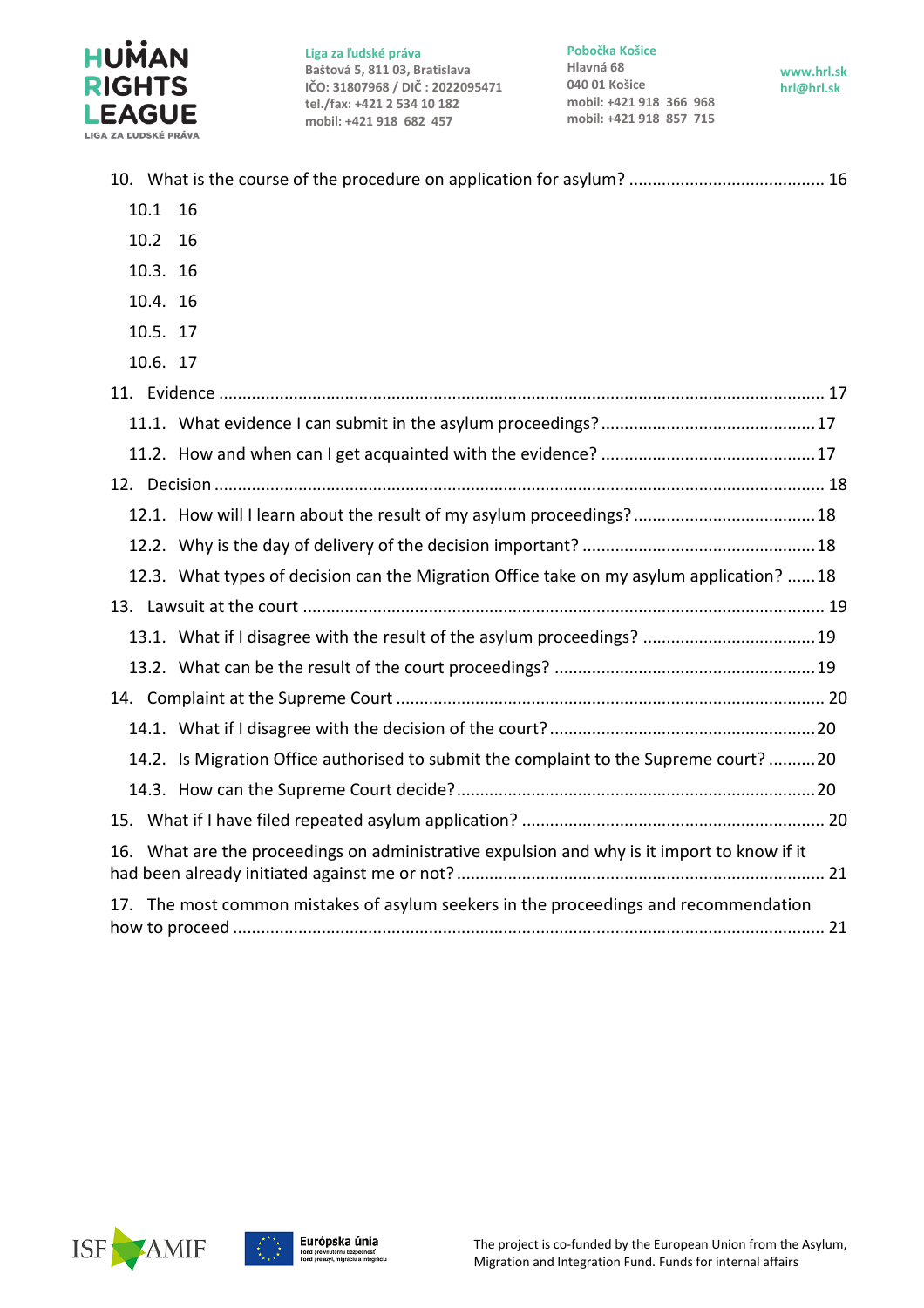

**Pobočka Košice Hlavná 68 040 01 Košice mobil: +421 918 366 968 mobil: +421 918 857 715**

**www.hrl.sk hrl@hrl.sk**

## <span id="page-3-1"></span><span id="page-3-0"></span>1. Application for international protection / asylum

## 1.1. **How to apply for asylum/ international protection?**

According to the Universal Declaration of Human Rights and Constitution of the Slovak Republic, everyone can seek and enjoy asylum from persecution in other countries.

If you cannot return to your country of origin because you are at risk of persecution or your life or liberty is in danger, you can submit an application for asylum/international protection in Slovakia. You have to submit this application **immediately** when entering the territory of the Slovak Republic, or **as soon as possible** after entering the territory of the Slovak Republic or after you have learnt about the reasons for which you cannot return.

You may apply for asylum by declaring at the police that you are applying for asylum or international protection in the Slovak Republic. Especially if you are in Slovakia without authorisation for stay (beyond the permitted time of stay within vis-free regime, without visa or residence permit or other authorisation to stay), make sure that declaration of your will to apply for asylum is clear and undisputable from your conduct and communication from the first moment. Later, you will be provided with an interpreter. The procedure in which your asylum application will be examined will start only if your asylum application is presented at the "specific asylum police authority". Other police departments will provide you with information which police authority is the "specific asylum authority" in your case or will escort you there.

## <span id="page-3-2"></span>1.2. **Which police authority is the "specific asylum authority" to receive your application for asylum/ international protection?**

Slovak law specifies which police station is the "**specific asylum police authority"** in your case. You can apply for asylum only there, elsewhere you cannot apply for asylum.

In case when you are entering the territory of the Slovak Republic through the official border crossing, your "specific asylum authority" is the border police department **at the border crossing.**

If you arrived by air, your "specific asylum authority" is the police station **at the transit area of an airport** (Košice, Bratislava, Poprad).

If you are already on the territory of the Slovak Republic, you can apply for asylum exclusively at **the Asylum Department of the Police Force in Humenné.**

If you are accommodated in a closed centre, so-called **Police Detention Centre for Foreigners** (Sečovce and Medveďov), or if you are in custody pending criminal trial or in prison serving sentence of imprisonment, or if you hospitalized, or if you in a childcare facility, your "specific asylum authority" is **the nearest alien police department**.

## <span id="page-3-3"></span>1.3. **What happens at the police when you apply for asylum?**

After you declare at the police that you want to apply for asylum/international protection in the Slovak Republic, the police will provide you with an interpreter into language that you understand. You should inform the police which language you understand clearly from the beginning. Police will record your statements in writing including your personal data, information about your journey and about reasons for your asylum application. It is



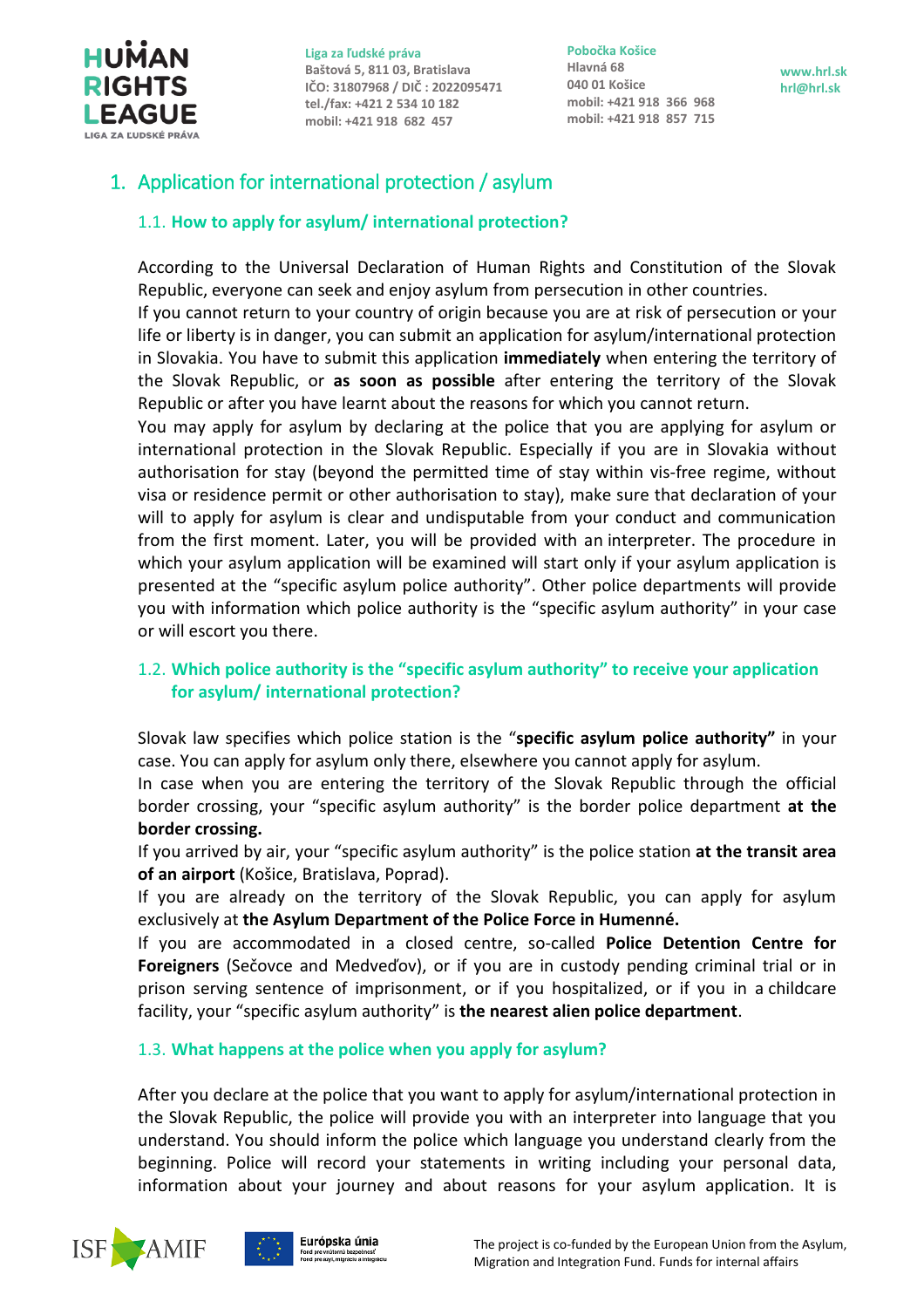

**Pobočka Košice Hlavná 68 040 01 Košice mobil: +421 918 366 968 mobil: +421 918 857 715**

**www.hrl.sk hrl@hrl.sk**

important that you speak the truth; this record of your statements may be used also in your later proceedings. For the purpose of verification of your identity, police shall photograph you, scan your fingerprints and confiscate your travel document (passport) or other identity document (for example identity card, driving license or birth certificate). Written record of your asylum application and statements will be sent to the Migration Office which will further deal with your application.

#### <span id="page-4-0"></span>1.4. **What kind of activities will police conduct for purpose of identification?**

After you have submitted the asylum application, you are obliged to undergo photographing and scanning of your fingerprints in order to verify your identity in police databases and in EURODAC European Database. Fingerprints are collected from asylum seekers older than 14 years. If authorities have doubts about your age as a minor, you are obliged to undergo the medical examination which is performed by X-ray examination of your bones in order to determine your age.

#### <span id="page-4-1"></span>1.5. **How do I apply for asylum on behalf of my family?**

The application for asylum/international protection is submitted and examined separately for each adult family member. The applications of unmarried children under the age of 18 are examined together with one of the parents who shall submit the asylum application also on behalf of a child. Naturally, authorities strive to preserve family unity. The application for asylum can be submitted only on behalf of your minor children who are present in Slovakia with you.

#### <span id="page-4-2"></span>1.6. **How do I apply for asylum if I am under the age of 18?**

If you are in Slovakia accompanied by parents or other adult relatives who could be your guardians, they will apply for asylum on your behalf.

If you are in Slovakia unaccompanied by a parent or any other adult relative, the court will appoint you a guardian. This adult person will talk to you about your situation, evaluate what is in your best interest, and if it is the asylum application, he/she will submit it on your behalf.

## <span id="page-4-3"></span>2. What is international protection? What is the difference between asylum and subsidiary protection?

International protection is granted to those foreigners who have lost protection of their own country. Due to risk of persecution or serious harm, they cannot or do not want to return there. We recognise two types of international protection in Slovakia; asylum granted for an indefinite period and temporary subsidiary protection, which is for the first time granted for one year. If reasons for providing subsidiary protection persists, it can be prolonged.



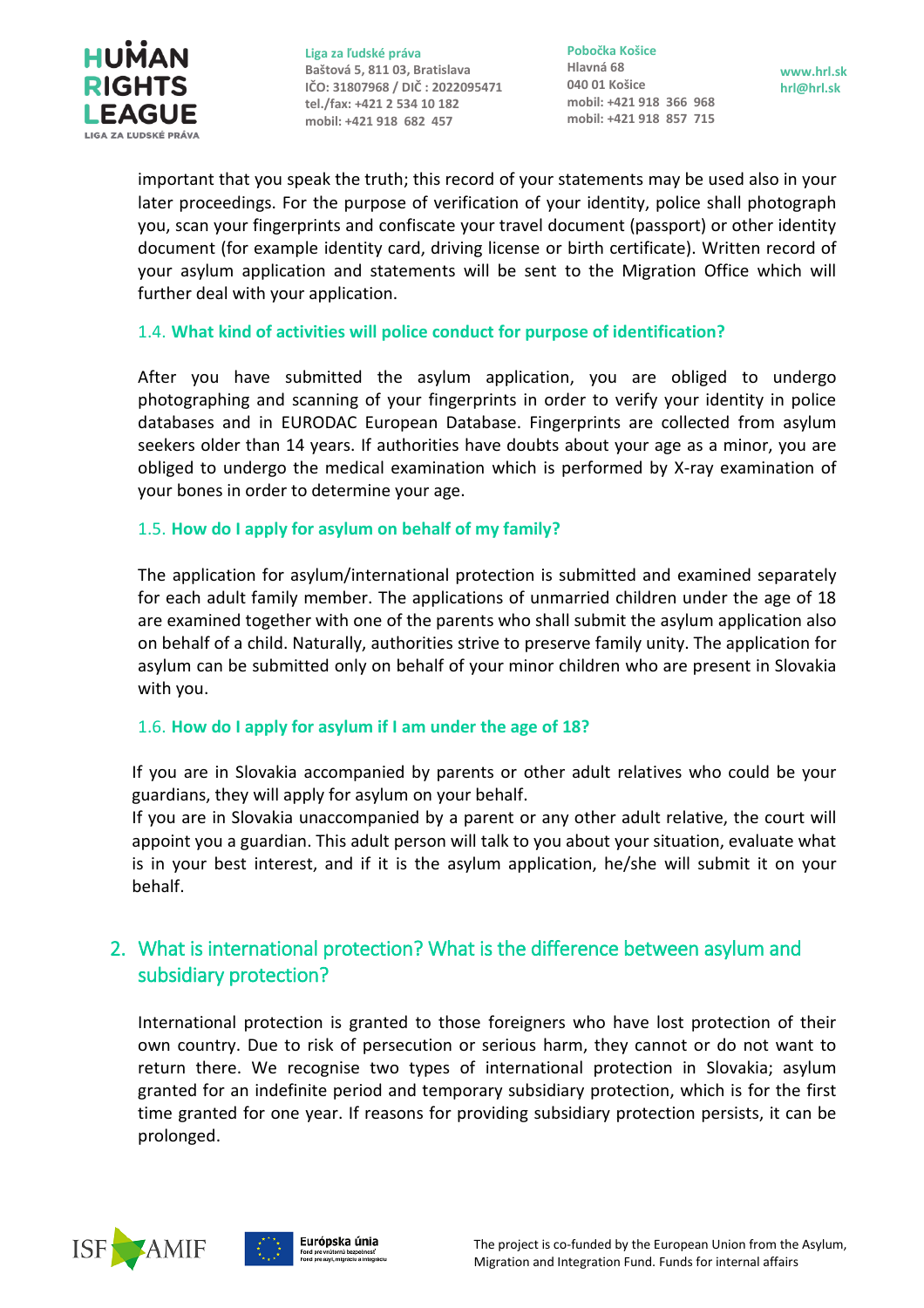

**Pobočka Košice Hlavná 68 040 01 Košice mobil: +421 918 366 968 mobil: +421 918 857 715**

## <span id="page-5-0"></span>2.1. **Who [can be granted asylum?](#page-5-0)**

You can be granted asylum if you **have a well-founded fear of persecution** in your country of origin and due to this fear you cannot or do not want to return to your country of origin. Not all the threats or inconveniences you face in the country of origin will be recognised as reasons for granting asylum. The asylum protects only those who have been harmed in country of their origin for particularly despicable reasons, for racial, ethnic, religious reasons, for reasons of particular political opinion or for membership in particular social group. It may also be an act specifically targeting persons of certain gender or targeting children for their vulnerability.

Asylum can also be granted specifically to close family members of a person who had already been granted asylum in Slovakia. The Slovak Republic can also grant asylum for humanitarian reasons.

## 2.1.1. **What is [persecution?](#page-5-1)**

<span id="page-5-1"></span>The persecution is understood as a serious or repeated violation of your human rights. The one who had faced physical, mental or sexual violence, various types of discrimination, inadequate or discriminatory criminal prosecution or punishment or who was at risk of being subjected to these acts in his/her home country in the past, fears persecution. A person can have a well-founded fear from persecution also because there is convincing evidence that he/she will be subjected to such acts provided that he/she returned to the country of origin.

## 2.1.2. **[Who can be an agent of](#page-5-2) persecution?**

<span id="page-5-2"></span>**The state, state authorities** or actors which control the state can be the **agents of persecution**. However, the agents of persecution may also be **non-state actors**, for example various non-state armed or military groups, warring tribes or organized criminal groups, but also for example private persons or family members. The country of your origin is primarily responsible for your protection as its citizen, by means of army, police, courts and other authorities which provide protection to citizens. **Your fear of persecution may only be well founded, if the state cannot or does not want to provide you with this protection.**

## 2.1.3. **What do "particularly [despicable reasons](#page-5-3) of persecution" mean?**

<span id="page-5-3"></span>Asylum protects only those persons who are threatened with persecution for the following despicable reasons: their race, nationality, ethnic origin, religious or political opinions, for their belonging to a particular social group. Children or people of a certain gender may be particularly at risk. Most often, these reasons represent features of a person which one cannot change or should not be asked to change or renounce, because they are one of the basic manifestations of a human being – for example political opinions or religion or sexual orientation.



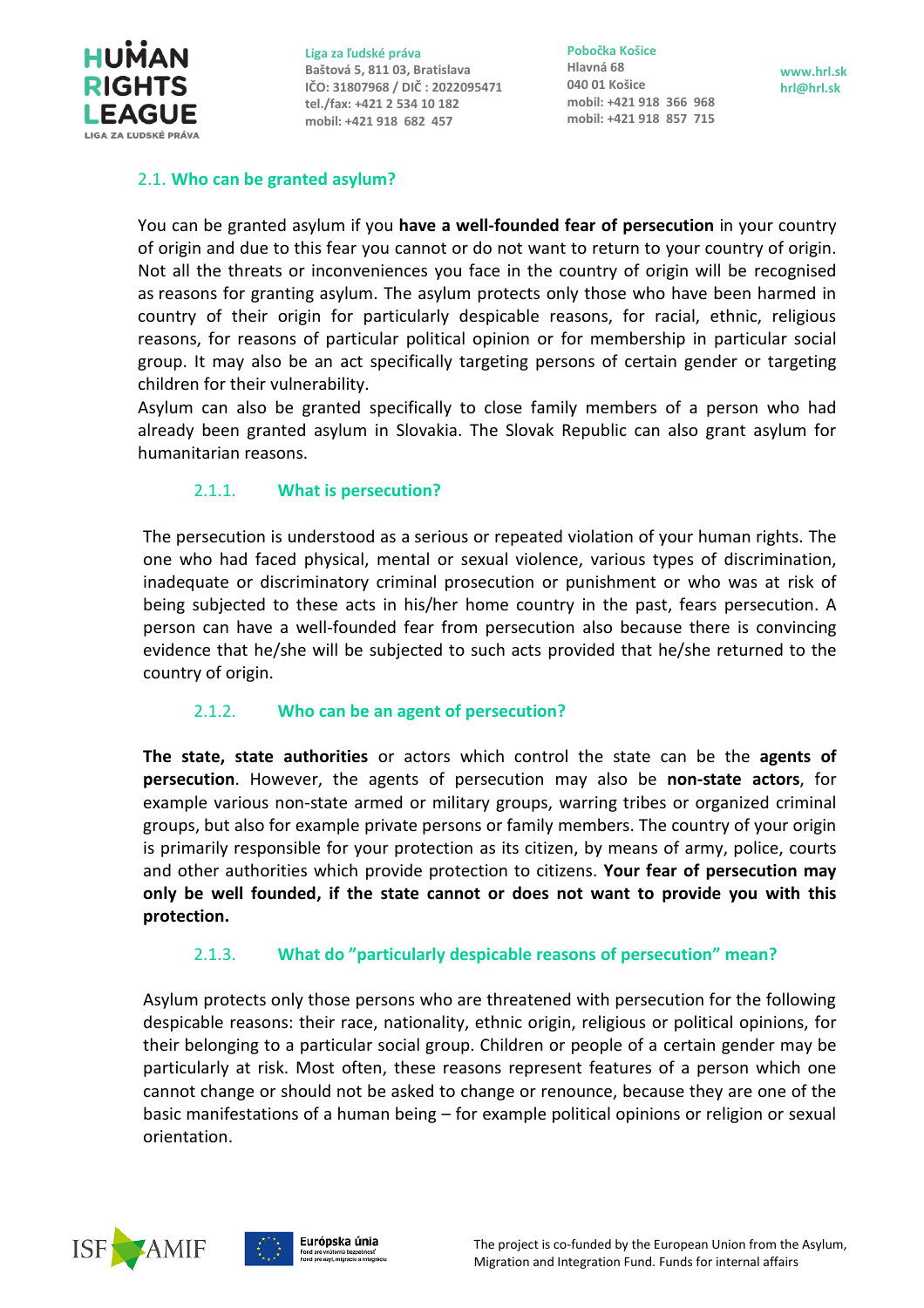<span id="page-6-5"></span>

**Pobočka Košice Hlavná 68 040 01 Košice mobil: +421 918 366 968 mobil: +421 918 857 715**

**www.hrl.sk hrl@hrl.sk**

#### <span id="page-6-0"></span>2.2. **[Who can receive subsidiary protection?](#page-6-5)**

Despite you do not fulfil conditions for being granting asylum, if you cannot return to your country of origin because you are in danger of serious harm, you shall be granted temporary **subsidiary protection**. Subsidiary protection is **for the first time** granted for one year. Subsidiary protection, in principle, shall protect civilians who fled generalised violence associated with the armed conflict. It may also be granted to those who fear execution, torture or other inhumane treatment in the country of origin and have not shown particularly despicable reason, which is required for granting asylum.

## 2.2.1. **[What is serious harm?](#page-6-5)**

<span id="page-6-1"></span>The serious harm is similar to persecution. It is also a serious or repeated violation of your human rights. However, subsidiary protection protects exclusively from the threat of harm in the form of death penalty or execution, in the form of torture or cruel, inhuman or degrading treatment or punishment. In addition, subsidiary protection specifically protects from real risk of serious and individual threat to life caused by indiscriminate violence caused by an armed conflict.

## 2.2.2. **[Who can be agents of](#page-6-2) serious harm?**

<span id="page-6-2"></span>The state and its state authorities may be agents of serious harm. If non-state actors are agents of serious harm, first of all, as a citizen you have to apply for protection to the state authorities of your country (army, police, courts). Your need for subsidiary protection will only be recognised if you can prove that the state authorities are unable or unwilling to protect you from serious harm, and that even moving to another safe part of your country of origin would not ensure you with the effective protection from this harm.

## <span id="page-6-3"></span>2.3. **Who can be granted asylum for [humanitarian reasons?](#page-6-3)**

Asylum for humanitarian reasons may be granted by the Slovak Republic to a person who failed to fulfil conditions for granting asylum, but from human point of view it is necessary to provide him/her with protection, because return to the country of origin could expose him/her to an unbearable situation, to serious physical or mental suffering or even to death. This form of protection is granted to vulnerable persons, particularly to those who are seriously ill, traumatized or elderly. There is no entitlement for being granting asylum for these reasons. Its granting depends exclusively on the will of the Migration Office.

## <span id="page-6-4"></span>2.4. **What conditions need to be fulfilled in order to be granted asylum for purpose of family reunification?**

Family members of a person who had already been granted asylum, may be granted asylum for the purpose of family reunification. They must be actually present in Slovakia, they have to submit application for asylum and a person who had already been granted asylum agrees with family reunification. The conditions for granting asylum for purpose of family reunification are examined if family members applying for asylum do not have other

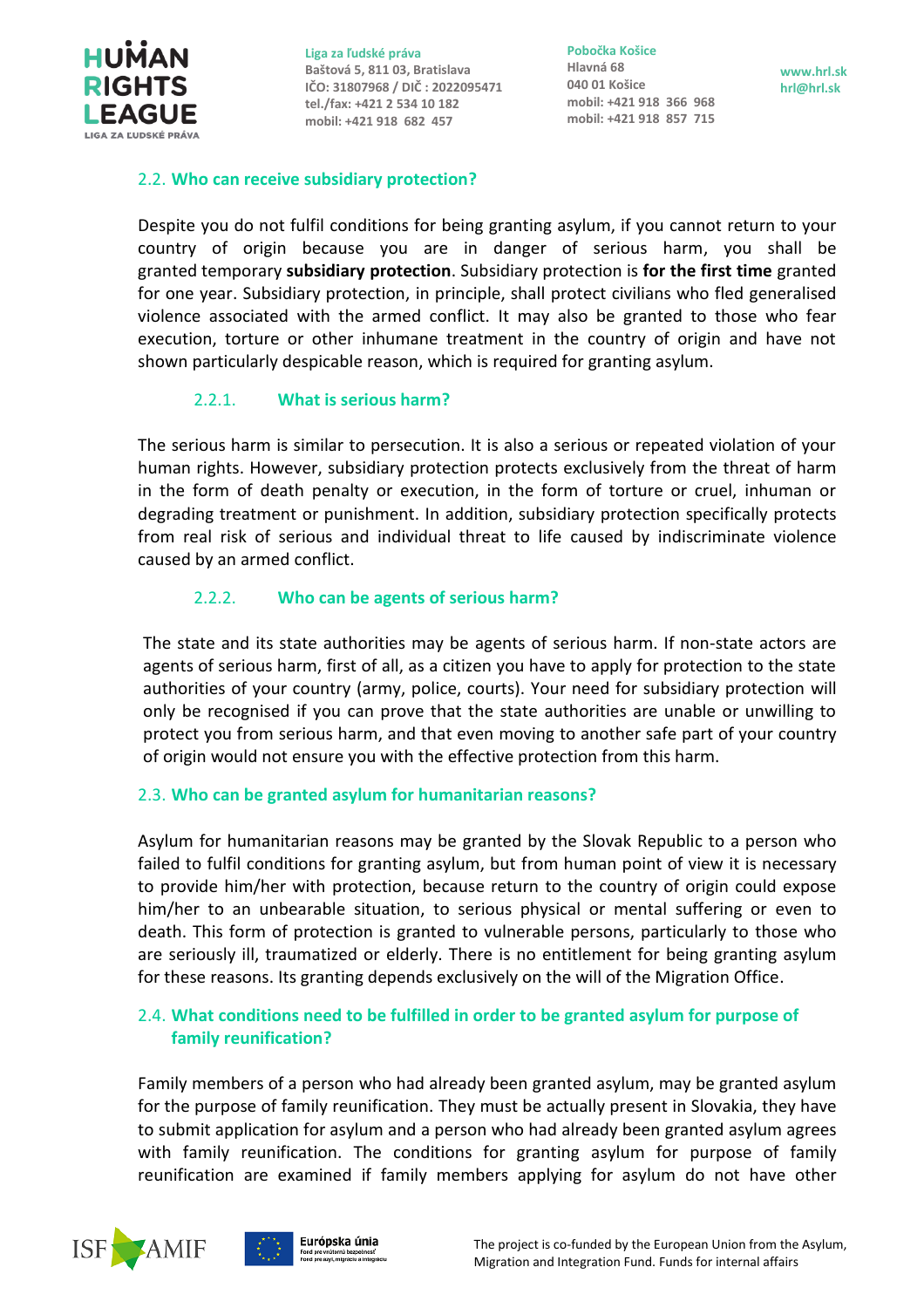

**Pobočka Košice Hlavná 68 040 01 Košice mobil: +421 918 366 968 mobil: +421 918 857 715**

**www.hrl.sk hrl@hrl.sk**

separate reasons for granting asylum. Not all family members can be granted asylum for purpose of family reunification. Asylum for purpose of family reunification applies only to a very narrow scope of family members of the person granted asylum. Furthermore, this option does not apply to the family members of the person granted asylum for humanitarian reasons.

## <span id="page-7-0"></span>2.4.1. **[Which family members can be granted asylum for purpose of family](#page-7-0)  [reunification?](#page-7-0)**

Asylum for purpose of family reunification may be granted to a spouse of the person granted asylum, provided that the marriage has already existed at the time when he/she left the country of origin. Family reunification concerns also unmarried minor children of the person granted asylum or his/her spouse. If a person granted asylum is under the age of 18, the family reunification may also concern his/her parents or persons who have been entrusted with his/her personal care.

## 2.4.2. **What does "asylum for purpose of family reunification" mean?**

<span id="page-7-1"></span>Asylum for purpose of family reunification is granted for three years. After their lapse, asylum is granted for an indefinite period of time, provided that the conditions are met (see answer to question no. 15), and there are no legal reasons for rejecting it.

## <span id="page-7-2"></span>3. What rights do beneficiaries of international protection have?

Persons granted asylum or subsidiary protection have

- the right to live in the territory of the Slovak Republic,
- the right to leave the territory of the Slovak Republic and to return back (except of traveling to the country of origin);
- the right to obtain a residence document,
- the right to obtain travel documents if they do not possess one,
- the right to seek employment in the territory of the Slovak Republic without the need of work permit,
- the right to free healthcare,
- the right to integration assistance.

## <span id="page-7-3"></span>3.1. **What documents are issued to persons granted asylum?**

Police will issue a residence permit for 10 years to the person granted asylum. Persons granted asylum for purpose of family reunification are issued the document which is valid first time for only three (3) years.

Additionally, upon request of the person granted asylum he/she may be issued the **travel document** according to the Convention of 28th July 1951 which is valid for **two (2) years** and can be subsequently prolonged. This travel document is recognized by most of the states in the world.



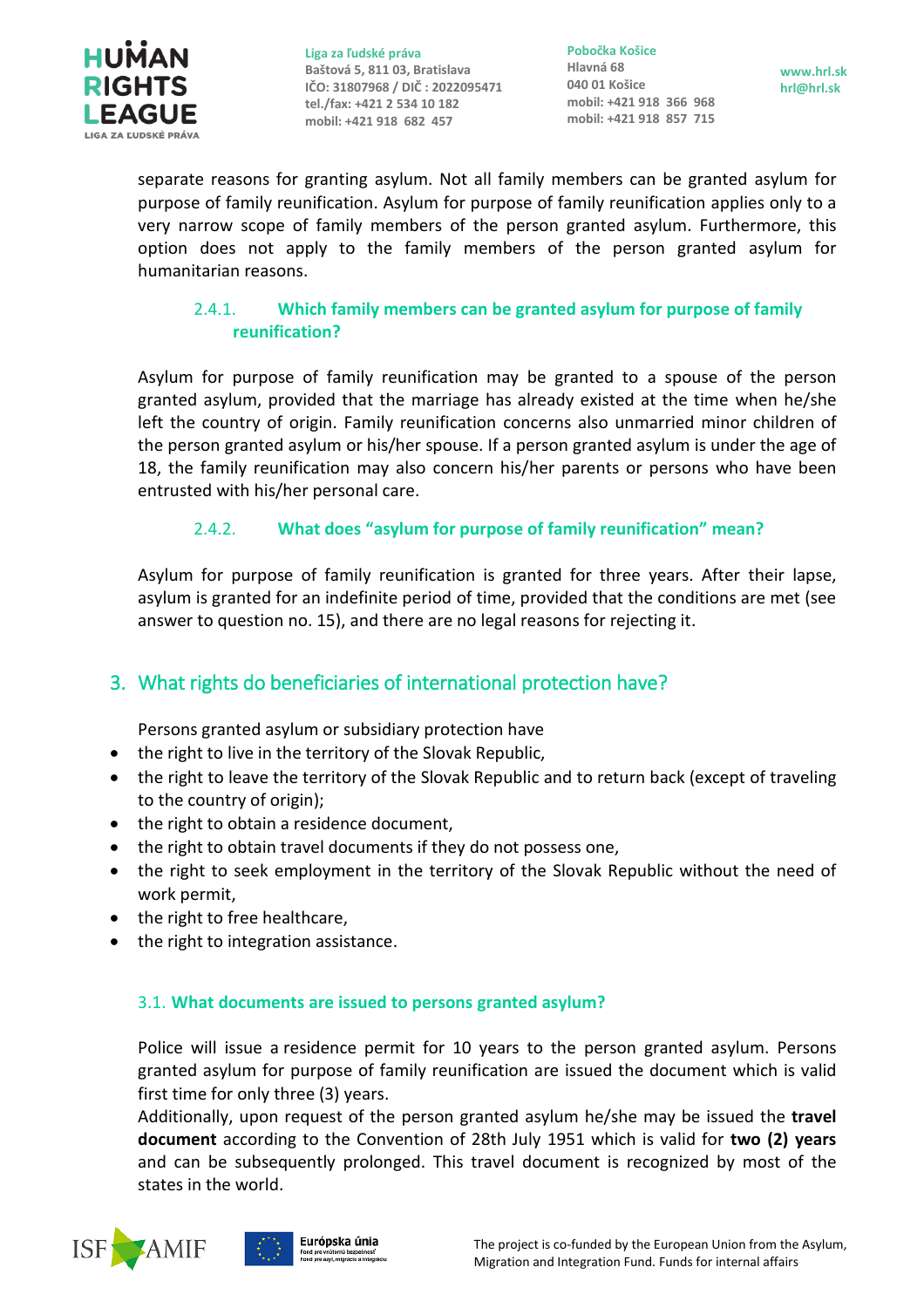

**Pobočka Košice Hlavná 68 040 01 Košice mobil: +421 918 366 968 mobil: +421 918 857 715**

**www.hrl.sk hrl@hrl.sk**

#### <span id="page-8-0"></span>3.2. **How is healthcare ensured to persons granted asylum?**

Persons granted asylum participate in state health insurance under any circumstances. If you work or engage in business, you or your employer shall pay your health insurance. If you do not work or do not do business, the health insurance for you is paid by the state. Participation in the system of public health insurance means that you are entitled to health care in the Slovak Republic as well as in other member states of the European Union on the basis of the insurance card.

#### <span id="page-8-1"></span>3.3. **What documents are issued to beneficiaries of subsidiary protection?**

The Alien Police will issue a residence permit with validity of 1 year to the beneficiary of subsidiary protection. After its expiration, police will issue a new residence permit with validity of 2 years, if a foreigner has applied for prolongation of subsidiary protection. Police can also issue him/her **an alien passport**, but only if he/she does not have his/her own travel document. The validity of alien passport is **one (1) year** with the possibility of its prolongation.

#### <span id="page-8-2"></span>3.4. **How is healthcare ensured for beneficiaries of subsidiary protection?**

Beneficiary of subsidiary protection participates in system of public health insurance only if he/she is employed or does business and the health insurance is paid by himself/herself or by his/her employer. The health insurance means that you have right to healthcare within the Slovak Republic, as well as within other member states of European Union on the basis of the insurance card.

If you are neither employed nor you do business, you do not participate in the system of public health insurance, but you still have the right to healthcare in the same extent as those who participate in the system. In this case costs of the healthcare are covered by the Migration Office based on the "pink card". This is valid only on the territory of the Slovak Republic.

## <span id="page-8-4"></span><span id="page-8-3"></span>4. Identity documents and travel documents

## 4.1. **Why did police confiscate my documents at the beginning of proceedings? Where are my documents? When will police return it back?**

When applying for asylum/ international protection, the police department shall confiscate your travel document (passport) or other identity document (e.g. identity card, driving license, birth certificate) for the duration of the asylum procedure. Police shall issue a written certificate confirming confiscation of the document. After verification of the authenticity of the document, the document shall be placed in the archives of the Police Detention Centre for Aliens in Medveďov for the duration of the asylum procedure. After the end of the asylum procedure, you can request in writing for returning document/s and pick it/them up directly at this detention centre or at the police authority which collected it.



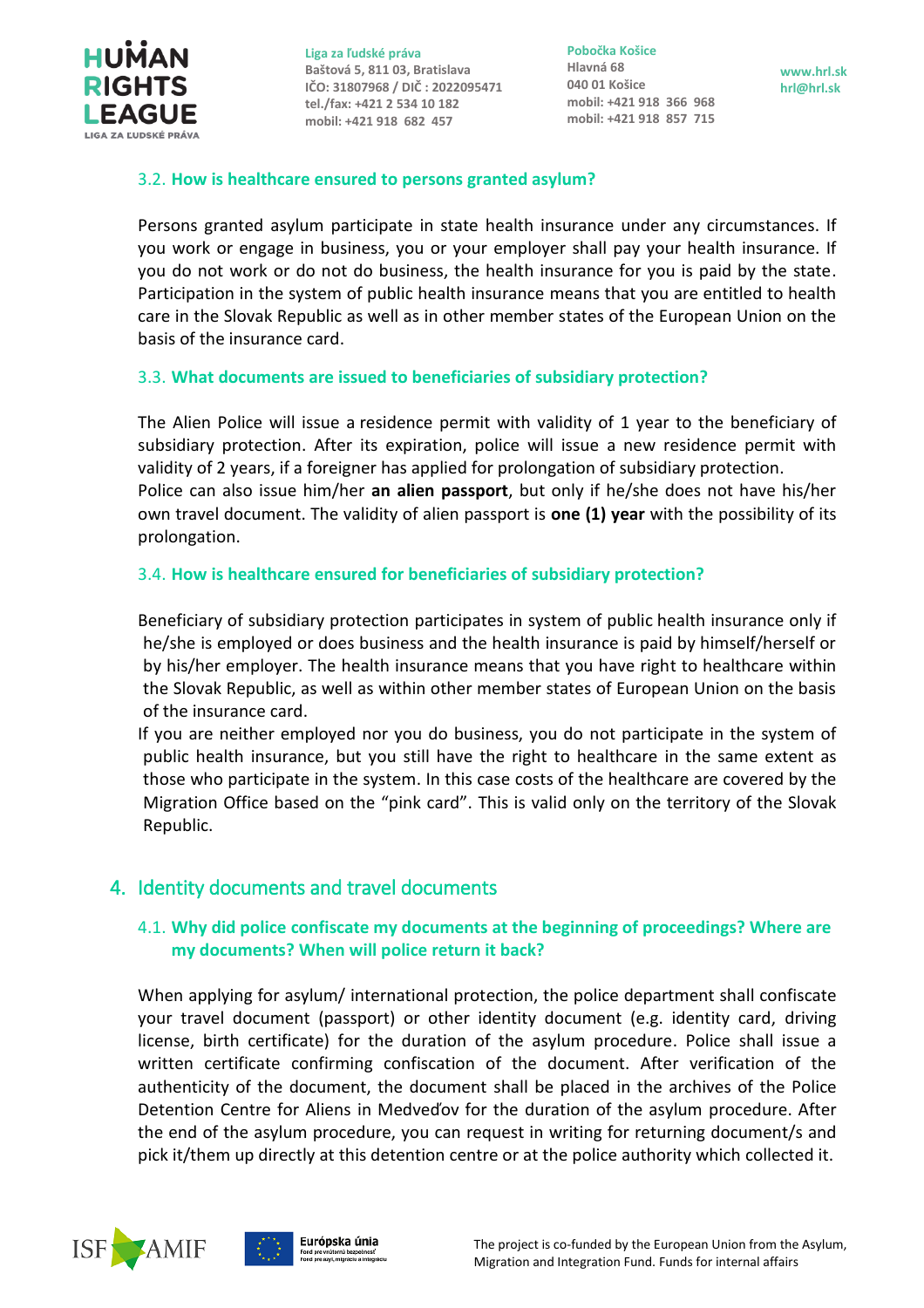

**Pobočka Košice Hlavná 68 040 01 Košice mobil: +421 918 366 968 mobil: +421 918 857 715**

**www.hrl.sk hrl@hrl.sk**

## <span id="page-9-0"></span>4.2. **What document should I present myself during the asylum procedure?**

For the purpose of your travelling to the asylum camp, police will issue a temporary identity document for you. In the Asylum Camp in Humenné authorities will later give you so-called asylum seeker's ID (white paper carton with photo). It is important that you carry this ID throughout the whole procedure with you and protect it from loss or damage. Also **check out its validity period, which is usually six (6) months. Before it expires, it is necessary to apply for prolongation of validity period of the asylum seeker's ID.**

If the travel document or other identity document has been confiscated from you or if you had had residence in the past in the territory of the Slovak Republic, the asylum seeker's ID is understood as an identity document, what is specifically stated on the ID.

## <span id="page-9-2"></span><span id="page-9-1"></span>5. Authorised stay in the Slovak Republic, freedom of movement and traveling

## 5.1. **Can I legally travel around Slovakia?**

**During asylum procedure, you are authorised to stay in the territory of the Slovak Republic**, with the exception of some cases of repeated applications for asylum. In case of repeated application for asylum, you should better consult with the lawyer whether this is not the case in which, despite the application for asylum, your stay in Slovakia is not authorised and you may be facing expulsion.

As an asylum seeker you can legally travel around the whole territory of the Slovak Republic. However, you must carry a valid short or long-term pass from the camp and a valid asylum seeker's ID. If you have not managed to prolong your pass, you must return to the camp on the last day of the validity of the pass. **If will you stay for more than 7 days outside of the camp without pass, the Migration Office will terminate your asylum procedure.**

## <span id="page-9-3"></span>5.2. **Since when and until what time is my stay as an asylum seeker authorised in the Slovak Republic?**

Asylum seekers are authorised to stay in Slovakia since the moment of submission of their asylum application at the "specific asylum police" department. The authorisation to stay lasts usually until the time limit for bringing a lawsuit to the court against decision of Migration office expires without filing a lawsuit. Submission of lawsuit would postpone the effects of termination of the asylum procedure, so that the applicant's stay remains authorised until the end of judicial procedure. If the lawsuit had no suspensive effect, the further authorisation of stay of an asylum seeker after delivery of the decision of the Migration Office shall be determined by the court upon your proposal. In case of repeated applications for asylum, there may be situations when even the court can no longer extend the authorisation of asylum seeker´s stay. For more information about authorization to stay in the territory of the Slovak Republic due to temporary obstacles see point 8.3 thereof.

#### <span id="page-9-4"></span>5.3. **Can I travel abroad during the asylum proceedings?**



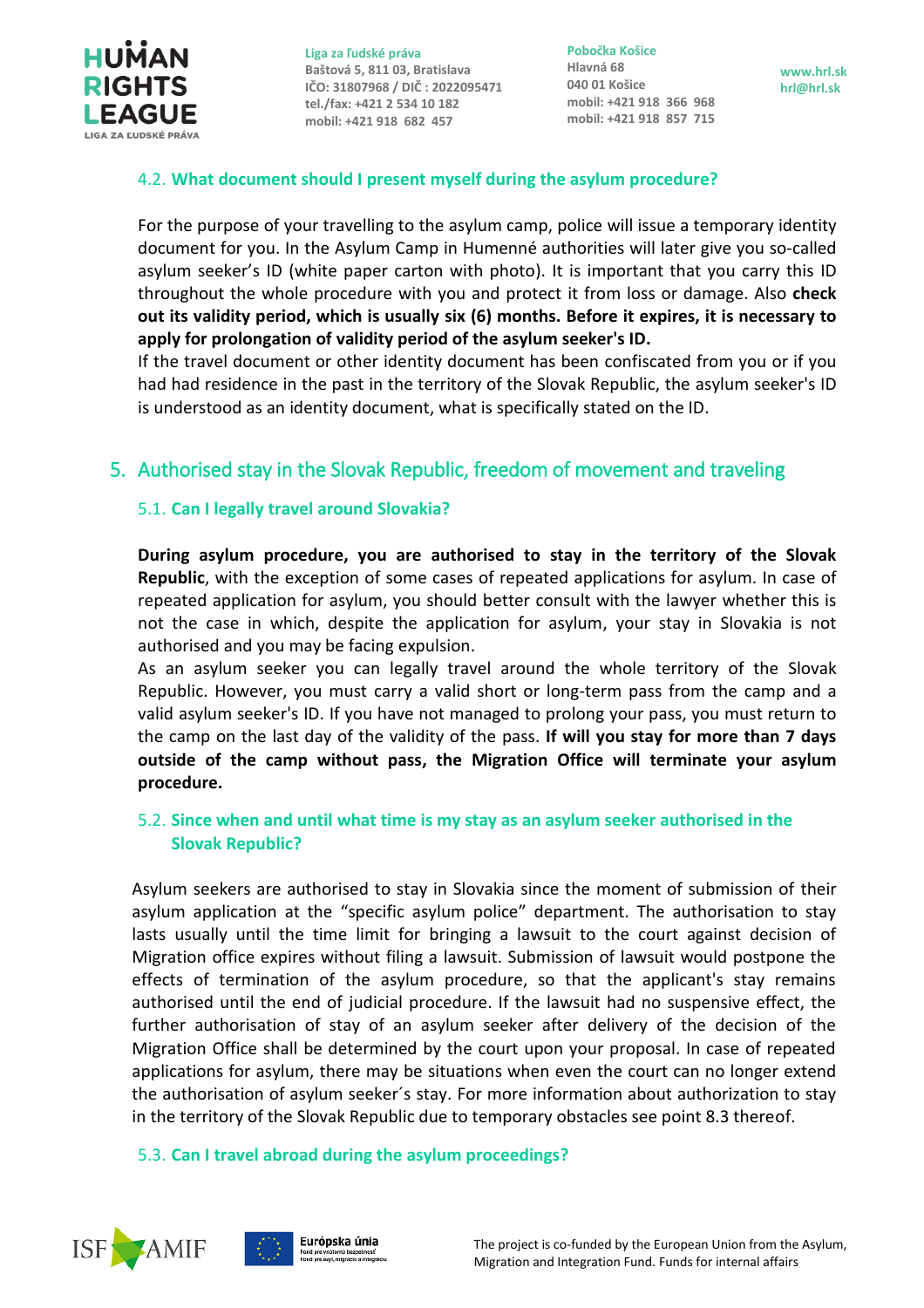

**Pobočka Košice Hlavná 68 040 01 Košice mobil: +421 918 366 968 mobil: +421 918 857 715**

**www.hrl.sk hrl@hrl.sk**

The application for asylum does not entitle you to enter another member state of the European Union or Schengen area. During the asylum proceedings you are obliged to stay in the territory of the Slovak Republic**. If the Migration Office learns that you have left the territory of the Slovak Republic or that you have been outside without a pass from the camp for more than 7 days, your asylum procedure will be terminated! However, the Slovak Republic remains the country responsible for examination and determination of your application for asylum according to the Dublin Regulation.**

If you decide to leave Slovakia during the asylum procedure, after your return to the Slovak Republic, police can assess that your previous behaviour indicates the risk of your repeated leaving from Slovakia and may decide that during the asylum procedure you will be accommodated in a **closed facility** without the possibility of leaving it by means of pass.

## <span id="page-10-0"></span>5.4. **What happens if I leave Slovakia before the end of asylum procedure?**

If you want to be granted international protection in the Slovak Republic, we strongly recommend that you do not travel outside of the Slovak Republic before the end of the asylum procedure. Such behaviour is understood as the lack of interest in the asylum procedure and generally leads to the termination of the asylum procedure. If you stay outside of the asylum camp for more than 7 days without the pass and without serious reasons, the Migration Office will decide on termination of the procedure. If you want to continue in this procedure later, in principle it may be necessary to submit an asylum application at the "specific asylum police" authority again. If you have already submitted the lawsuit to the court, the situation will be little different. Your absence cannot result in dismissal of your lawsuit by the court, but your absence from the Slovak Republic may be equally deemed by the court as a proof of lack of your interest in succeeding in asylum procedure in Slovakia.

## <span id="page-10-1"></span>5.5. **How long will I be in the camp in Humenné? Where will I go afterwards? How long does "the closed regime" apply to me?**

The asylum camp in Humenné is a closed facility. In this camp, the necessary medical examinations will be carried out in order to make sure you are not suffering from a disease endangering public health. In Humenné, the asylum seekers generally also undergo an entry interview to justify their asylum application. After the entry interview and after a smooth medical check-up, you should no longer stay in closed regime and you can apply for shortterm permission to stay out of the camp. Later on, you will be moved to the one of open camps; Opatovská Nová Ves or Rohovce. Asylum seekers usually stay in the camp in Humenné for about 21 days. As a rule, families with children and vulnerable persons are placed in the camp in Opatovská Nová Ves and adult individuals in the camp in Rohovce.

## <span id="page-10-3"></span><span id="page-10-2"></span>5.6. **Stay outside of the camp**

## 5.6.1. **How can I move outside of the camp?**

An asylum seeker is entitled to be accommodated in the accommodation camp with the open regime for the whole duration of the asylum procedure. Despite its open regime, an



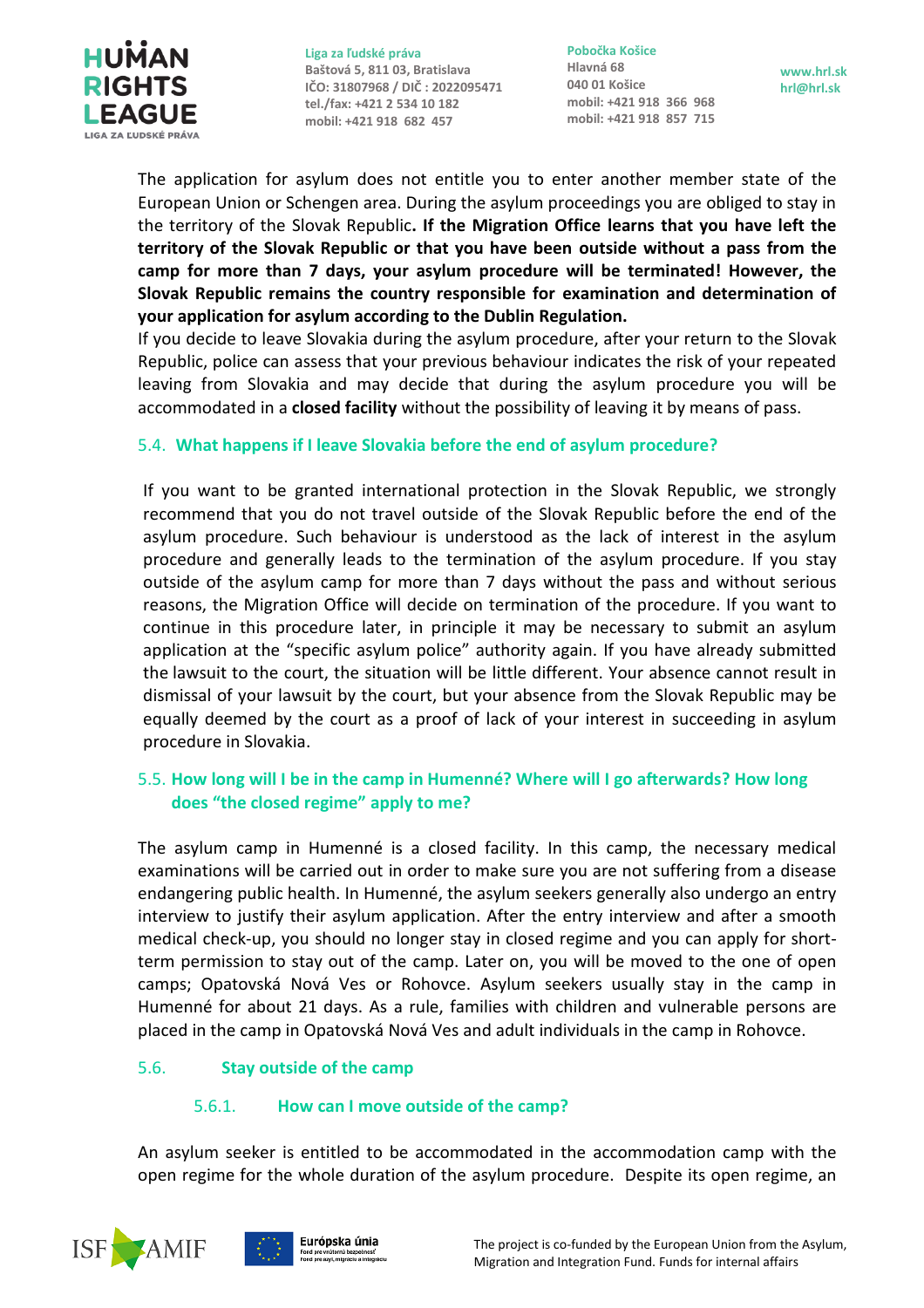

**Pobočka Košice Hlavná 68 040 01 Košice mobil: +421 918 366 968 mobil: +421 918 857 715**

**www.hrl.sk hrl@hrl.sk**

asylum seeker may leave the camp only on the basis of the short-term pass, with the duration up to 7 days. Asylum seekers must request pass to stay outside of the camp at least one day in advance. During his/her stay outside of the camp, asylum seeker shall cover his/her costs for food and accommodation himself/herself. The healthcare is limited to the services of a doctor in the camp.

## 5.6.2. **Can I [live outside of the asylum camp?](#page-11-0)**

<span id="page-11-0"></span>If you want to stay outside the camp for more than 7 days or live outside the camp, **you can apply at the Migration Office for a pass to stay outside the camp (so-called long-term pass)**. The application is filed in writing to the employee of the Migration Office who **examines** your asylum application. During his/her stay outside of the camp, asylum seeker shall cover his/her costs for food and accommodation by himself/herself. The healthcare is limited to the services of a doctor in the camp. Therefore, the condition for granting the long-term pass is to demonstrate entitlement to live at the specific address, and your declaration that you have enough financial resources to cover your costs. If you are not able to pay these expenses alone, you can submit a declaration of a Slovak citizen or of an alien with the residence in the Slovak Republic claiming that he/she will provide you with accommodation and will cover all costs of your life outside the camp.

## 5.6.3. **[What obligations are associated with the stay outside of the camp?](#page-11-1)**

<span id="page-11-1"></span>You are obliged to follow up on validity of your pass, as well as the validity of your asylum seeker's ID. Please, regularly apply for prolongation of the validity of the asylum seeker's ID in the accommodation camp. You can prolong the validity of the long-term pass by submitting request with the employee of the Migration Office responsible for your case, even repeatedly. After the pass has been issued or prolonged, you are obliged to register yourself at the alien police department closest to your address outside the camp within three (3) working days (working days in the Slovak Republic are: from Monday to Friday). If you decide to change the address/place of your residence, you have to inform the Migration Office and to apply for a new long-term pass. Moreover, you have to inform also about the change of contact data including your telephone number, in order to ensure you can be reached, if necessary.

## <span id="page-11-3"></span><span id="page-11-2"></span>6. Health

## 6.1. **How is healthcare ensured for asylum seekers?**

During the asylum proceedings, you are entitled to an **emergency health care**. The emergency healthcare is provided in life-threatening situations and in situation of serious deterioration of the applicant's disease. In special cases, if your health requires it, you may also be provided with health care beyond the emergency health care. Your doctor in the camp or specialist will evaluate the need to provide it based on your heath state.

As an asylum seeker, you do not have the right for free choice of a doctor or a medical facility. The healthcare to asylum seekers is provided by a general physician or a nurse in



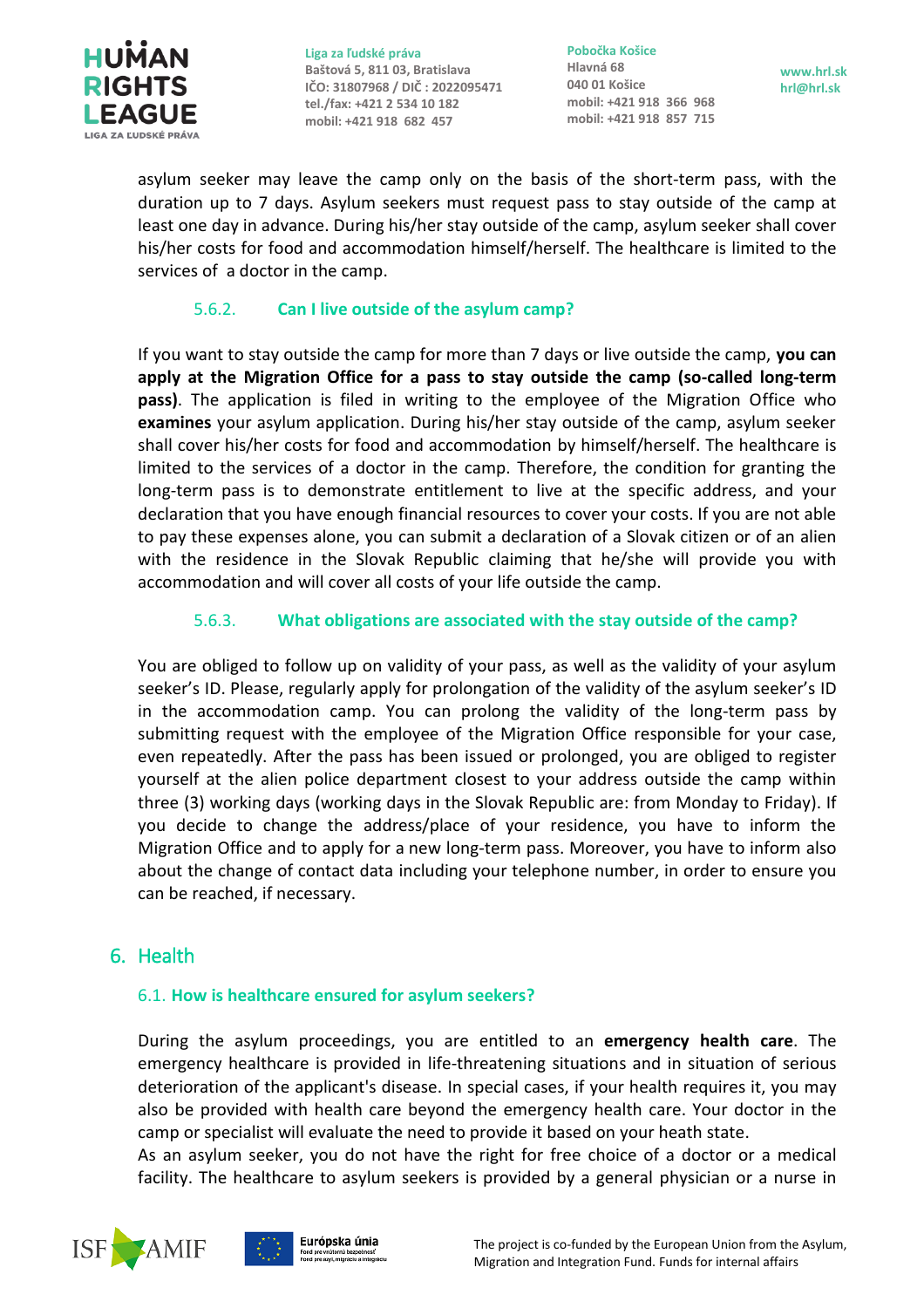

**Pobočka Košice Hlavná 68 040 01 Košice mobil: +421 918 366 968 mobil: +421 918 857 715**

**www.hrl.sk hrl@hrl.sk**

the camp. If you need assistance of a doctor specialist, the medical staff in the camp will arrange for your specialised medical examination. If you are actually staying outside of the camp, you are also entitled to healthcare, but you have to travel to the camp for this purpose. The Migration Office issues a document about entitlement to health care (yellow card) to asylum seekers. You are obliged to keep it with you and protect it from loss and damage. You should also have access to psychological counselling in the camp during the asylum procedure.

#### <span id="page-12-0"></span>6.2. **What does medical check-up consist of?**

After submission of an asylum application, you are required to undergo the medical checkup in order to find out that you are not suffering from a disease endangering others.<sup>1</sup> Medical check-up includes blood tests, urine and stool examination, X-ray examination, and other examinations as needed. The content of the medical check-up also depends on the countries you have crossed on your way from your country of origin to Slovakia. Before the medical check-up is over, you shall stay at the camp in Humenné. As long as the doctor does not approve the results of your medical check-ups, you cannot get a pass to leave the camp for a walk.

## <span id="page-12-2"></span><span id="page-12-1"></span>7. Working, studying, doing business

#### <span id="page-12-3"></span>7.1. **[Work](#page-12-2)**

## 7.1.1. **Can I work as an asylum seeker?**

If you applied for asylum, you can continue working as an asylum seeker only if you continue to have the residence permit which explicitly authorises you to work.

Otherwise, only after nine (9) months from beginning of the asylum procedure, you can start working as an asylum seeker. However, this is only temporary right enabling you to do something useful during long waiting for the result of asylum procedure. There is no direct link between obtaining the temporary authorisation for work and increase in your chances of success in the asylum procedure. If you stop being an asylum seeker, this temporary authorisation to work is also finished.

If at the time of expiration of 9 months from the start of your asylum procedure, the lawsuit has already been brought to the Regional court or Supreme Court, you can start working only if according to the law the lawsuit has a suspensive effect. Otherwise, you can start working only if the court grants the suspensive effect to the lawsuit. If you started working before you brought the lawsuit to the court, you can remain in you employment while court will be deciding on suspensive effect.

## 7.1.2. **What should I do to start working?**

<span id="page-12-4"></span> $\overline{a}$  $^{1}$  e.g. infectious diseases such as intestinal parasitosis, viral hepatitis, especially type A and B, meningococcal meningitis, skin scabies and scarring, respiratory diseases, especially pneumonia and tuberculosis, sexually transmitted diseases including HIV / AIDS.



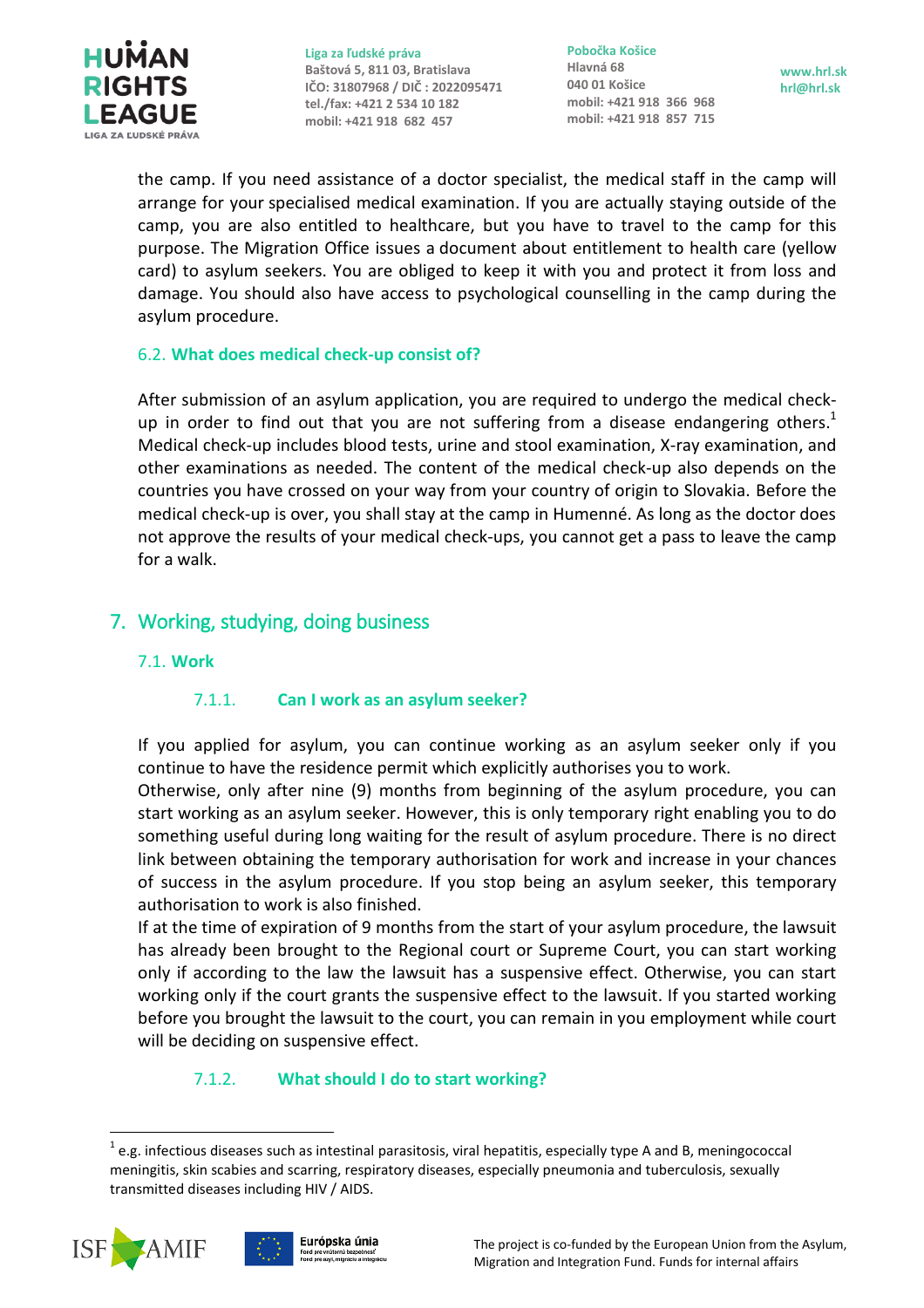

**Pobočka Košice Hlavná 68 040 01 Košice mobil: +421 918 366 968 mobil: +421 918 857 715**

**www.hrl.sk hrl@hrl.sk**

If you want to work as an asylum seeker and you comply with the conditions set above, you will request the Legal Department of the Migration Office to issue you a certificate about your authorisation to enter the labour market. On the basis of this certificate, any employer can give you job immediately without the need of work permit. Your employer is only obliged to notify the Labour Office of your employment.

## 7.1.3. **What duties do I have as an employed asylum seeker?**

<span id="page-13-0"></span>You are obliged to notify the Migration Office on start of employment, on its change or termination. If you get employed, you will be enrolled in the system of general health insurance paid for by the employer. You will get insurance card from your insurance company. Therefore, you are required to return the yellow card (a document certifying entitlement to health care as an asylum seeker) to the Migration Office which paid for your health care before when you were not working. Migration Office may decide that the asylum seeker is obliged to contribute for costs of his/her stay in the asylum facility or for provided health care, provided that his/her financial circumstances allows him/her so.

#### <span id="page-13-1"></span>7.2. **Can I engage in business as an asylum seeker?**

As an asylum seeker you are not authorised to engage in business in the Slovak Republic. This does not apply if you applied for asylum but you still continue to have a residence permit allowing you to do business.

## <span id="page-13-2"></span>7.3. **Can I study as an asylum seeker?**

As an asylum seeker you can study. Up to 16 years of age you are obliged to go to school, respectively your parents or persons who are responsible for you, must ensure your school attendance.

## <span id="page-13-4"></span><span id="page-13-3"></span>8. [Other types of residence](#page-13-3)

## 8.1. **Can I apply for residence permit (permanent, temporary, tolerated) as an asylum seeker?**

During the asylum procedure, you cannot apply for temporary, permanent or tolerated residence. However, after the delivery of the decision in asylum procedure, as an asylum seeker you may apply for the tolerated residence.

## <span id="page-13-5"></span>8.2. **Can I apply for asylum if I already have the residence in the Slovak Republic (permanent, temporary, tolerated)?**

Submission of an asylum application does not affect the validity or duration of the temporary or permanent residence. If you have the permanent or temporary residence, the police will not confiscate your travel document or other proof of identity after you applied for asylum. At the same time, you are not required to undergo a medical check-up and you are not obliged to stay in the camp if you still have permanent or temporary residence in

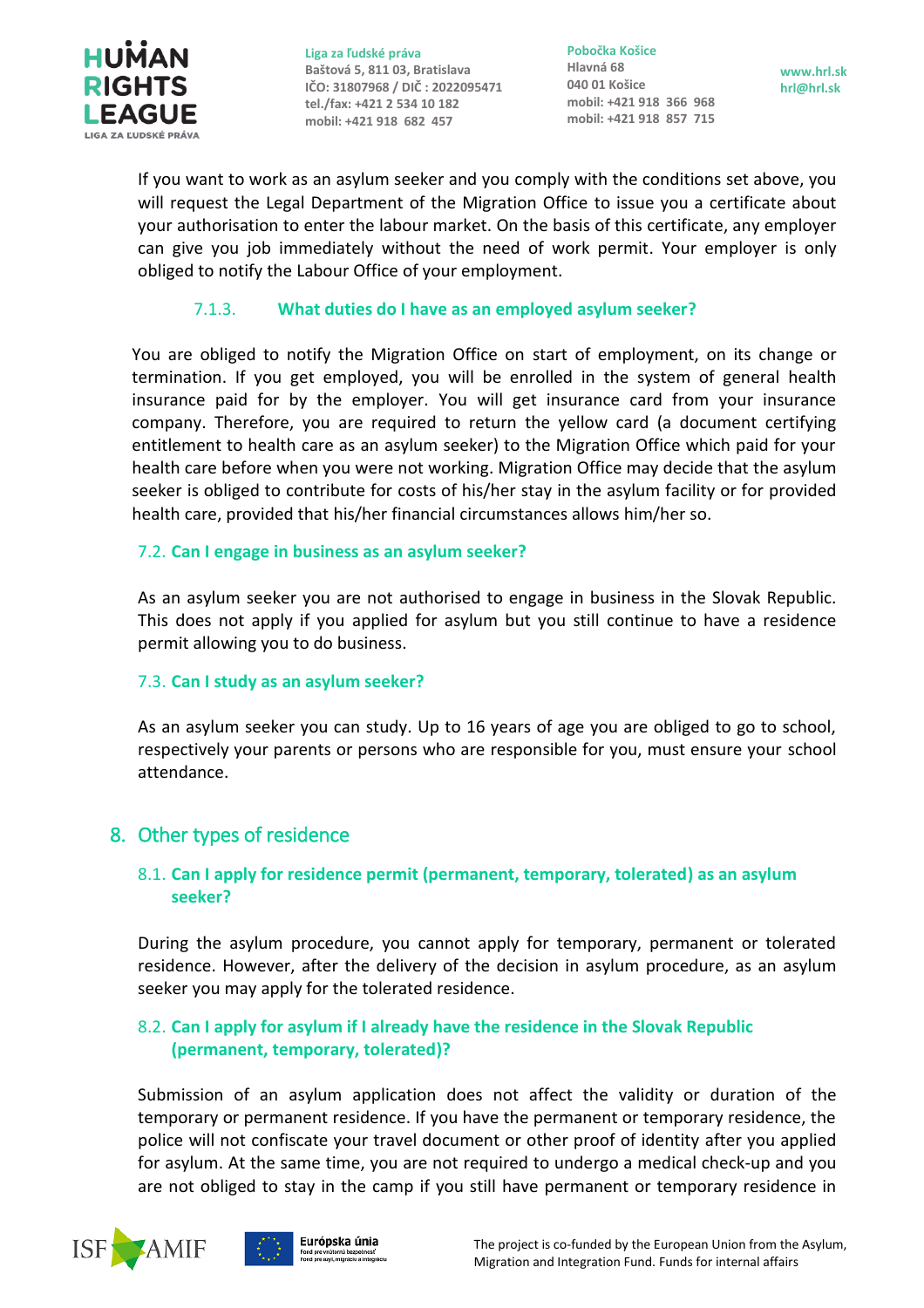

**Pobočka Košice Hlavná 68 040 01 Košice mobil: +421 918 366 968 mobil: +421 918 857 715**

**www.hrl.sk hrl@hrl.sk**

Slovakia. You are obliged to move to the asylum camp within three (3) days after the end of validity of your permanent or temporary residence.

If you have had tolerated residence in the Slovak Republic, according to the law submission of your asylum application means the end of your tolerated residence.

## <span id="page-14-0"></span>8.3. **What is so-called "authorisation to remain"?**

If you no longer have authorisation to stay in the Slovak Republic (e.g. after the termination of the asylum proceedings see 5.2, or after the expiration of visa, residence permit, expiration of time of visa waiver) there are several circumstances that could cause that you still would be "authorised to remain" in Slovakia.

First of all, you would be "authorised to remain" during the existence of obstacles to expulsion endangering your life, integrity or freedom or obstacles related to your status as a stateless person.

A foreigner who is being provided with urgent institutional care, to whom quarantine is applied, a foreigner in the custody pending criminal trial or serving the sentence of imprisonment, are "authorised to remain". The "authorisation to remain" in the Slovak Republic also applies to the time period for departure determined in the expulsion decision, during the time necessary for arranging formalities within the program of assisted voluntary returns, during detention or during the use of alternative measures replacing detention and during the preparation of expulsion and of the Dublin transfer.

The "authorisation to remain" also applies to foreigners who are impossible to expel, who do not have a passport, obtaining of a new passport is impossible even in cooperation with their embassy, their departure from Slovakia is not possible even with an alien passport, and the maximum detention period has been exhausted.

If a foreigner is not detained the police will issue him/her a written confirmation of his/her "authorization to remain" in the Slovak Republic. However, this authorisation is not the same as the residence permit; it only means tolerance of the presence of a person who temporarily has no other solution of his/her actual situation. If the reasons cease to exist, he/she is obliged to depart from Slovakia within seven (7) days. In order to maintain control over presence of a person with "authorisation to remain" in Slovakia, the police may decide to impose on him/her the obligation to report regularly to the police.

## <span id="page-14-2"></span><span id="page-14-1"></span>9. Rights and obligations of an asylum seeker

## 9.1. **What are my obligations as an asylum seeker?**

First of all, you are obliged to stay in the territory of the Slovak Republic. If you do not have permanent or temporary residence, you also have an obligation to stay in the asylum camp. You can move outside of the camp after completing the medical check-up and entry interview, but you have to request for the pass from the camp. You are obliged to undergo the medical check-up and the examination of your personal and financial circumstances. You are obliged to cooperate with the Migration Office, to comply with the laws valid on the territory of the Slovak Republic and the residence rules of the asylum camp. You are obliged

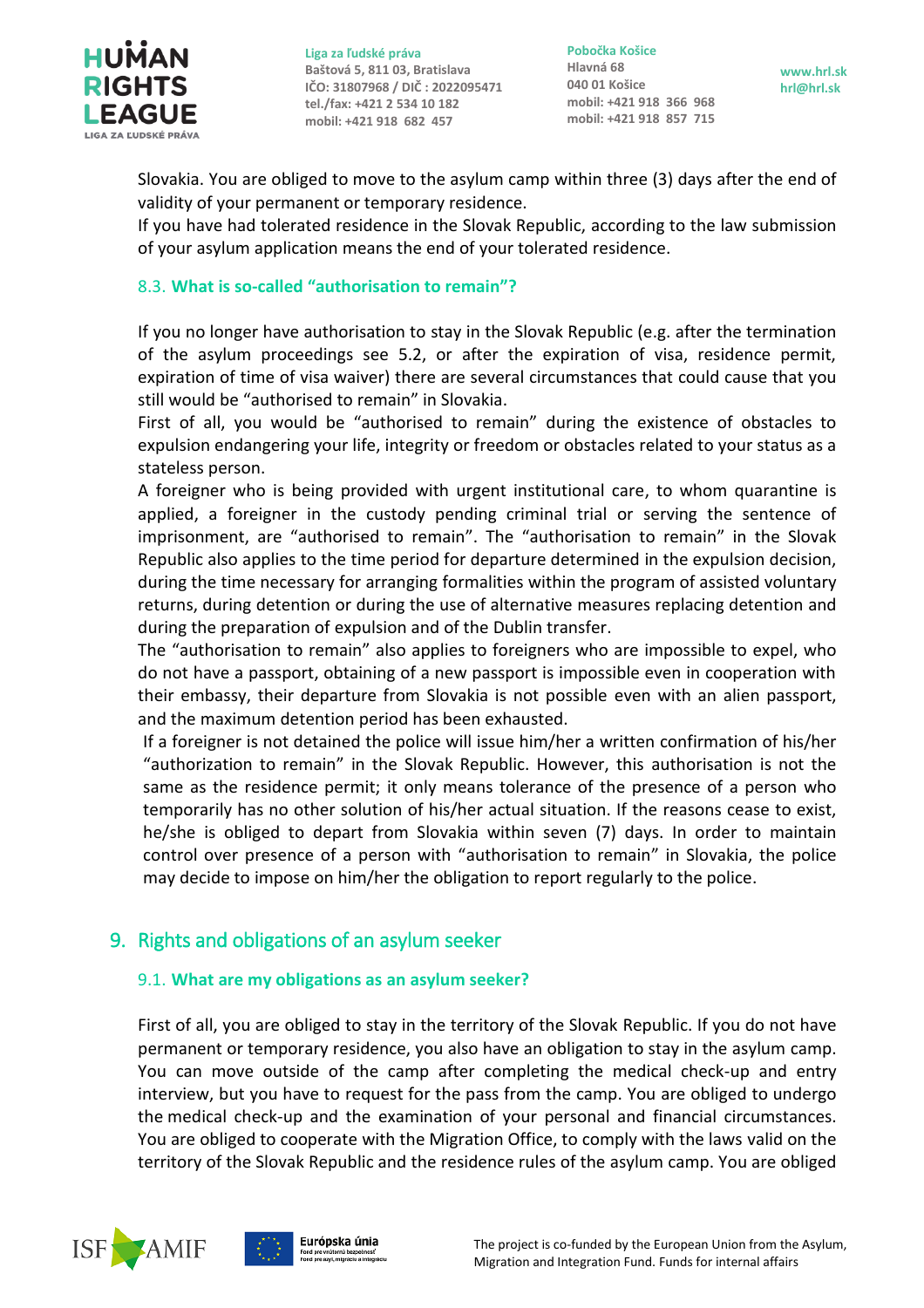

**Pobočka Košice Hlavná 68 040 01 Košice mobil: +421 918 366 968 mobil: +421 918 857 715**

**www.hrl.sk hrl@hrl.sk**

to notify the Migration Office about changes in your personal circumstances, such as marriage or divorce, death of your spouse or childbirth etc.

#### <span id="page-15-0"></span>9.2. **What rights does an asylum seeker have?**

In the procedure, you have the right for information about the status of your procedure and information about rights and obligations. You have the right to get acquainted with all the evidence in the procedure in your case and right to comment on them or to suggest further evidence. You have the right for interpretation in the language you understand, as well as the right for free legal assistance.

The specific needs of vulnerable asylum seekers are taken into account in the asylum procedure. The goal of this provision is to ensure that they are not disadvantaged in comparison with others due to their special needs. Their vulnerability is in particular taken into account when assessing their credibility and their fulfilment of the conditions for granting asylum or subsidiary protection.

#### <span id="page-15-1"></span>9.3. **What obligations does an asylum seeker have in the procedure?**

In the procedure, you have the obligation to cooperate, to state all the facts which are important for the full and correct assessment of your asylum application. You are obliged to tell the truth and to submit all the available evidence. You cannot submit fake or altered statements or documents in the procedure.

## <span id="page-15-2"></span>10. What is the course of the procedure on application for asylum?

- <span id="page-15-3"></span>**10.1** The first step in the asylum procedure is **the submission of an asylum application** at the "specific asylum police department" (more in answer to question no.1)**.**
- <span id="page-15-4"></span>**10.2** The preliminary question that needs to be resolved in the asylum procedure at the beginning of the procedure is determination of the country which is responsible for assessment of your asylum application under the rules of the Dublin Regulation. For more information, please see our **Dublin Proceedings Information Leaflet**. If the Slovak Republic is determined responsible, the Slovak Migration Office will deal in detail with reasons for your asylum application.
- <span id="page-15-5"></span>**10.3.** In order to establish detailed information about you and reasons for your asylum application, the entry interview with an employee of the Migration Office will be conducted with you in the camp in Humenné. For more information about the interview, please view our Information Document – **Interview Preparation**.
- <span id="page-15-6"></span>**10.4.** After the entry interview, the Migration Office is searching for evidence in your case. You should inform the Migration Office or your lawyer about all available evidence in your case. For more information **about the evidence** see the answer to question **no. 11.**

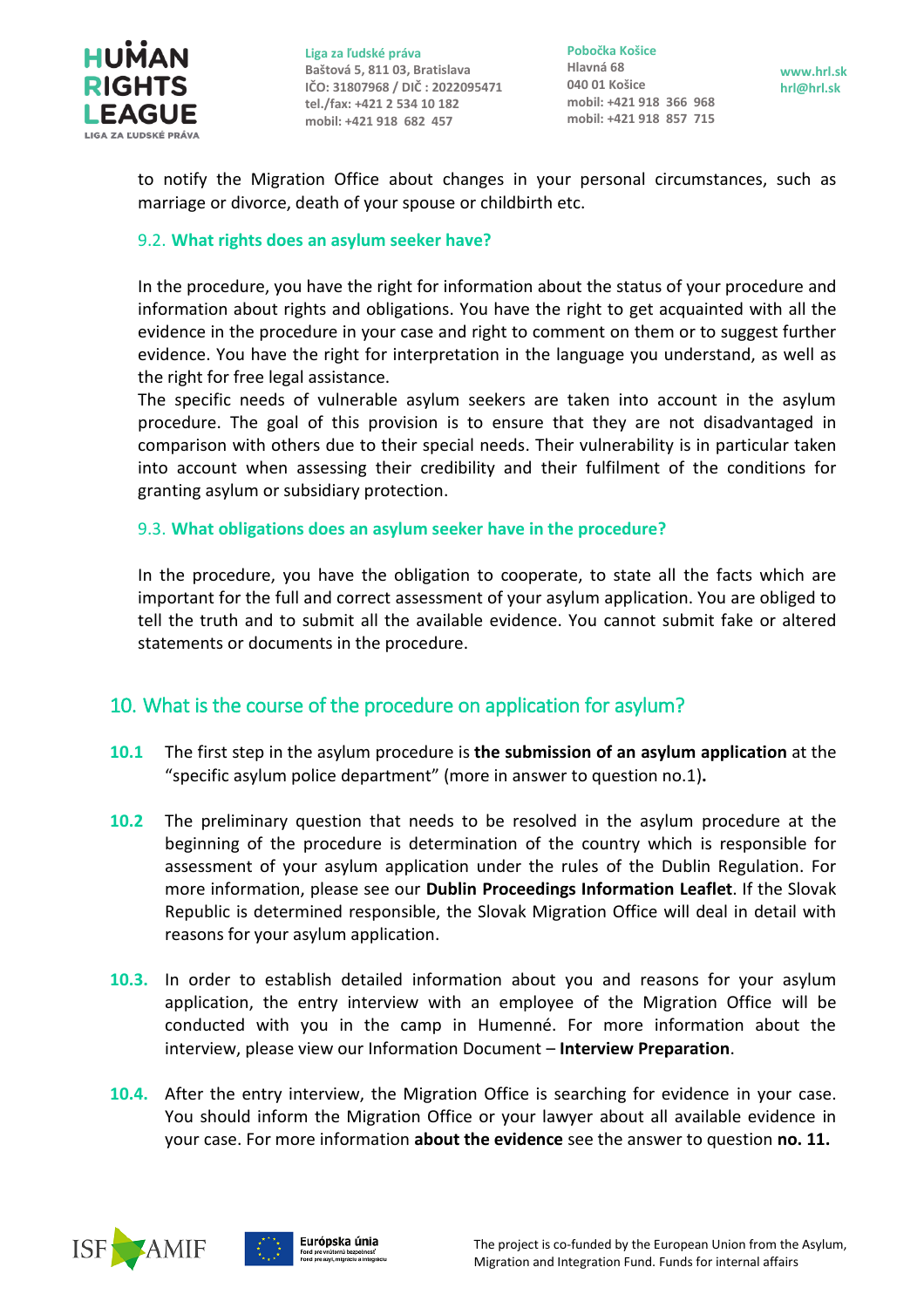

**Pobočka Košice Hlavná 68 040 01 Košice mobil: +421 918 366 968 mobil: +421 918 857 715**

**www.hrl.sk hrl@hrl.sk**

- <span id="page-16-0"></span>**10.5.** When the Migration Office gathers all necessary information and considers them sufficient for arriving to the decision, you will be given the opportunity to get acquainted with them. If you have the lawyer, he/she can get acquainted with them instead of you. Prior to making a decision, you and your lawyer have the opportunity to comment on all gathered evidence, to add more evidence or to suggest that the Migration Office should collect further evidence.
- <span id="page-16-1"></span>**10.6.** The result of proceedings is the issuance of the decision. If you have the lawyer, your decision will be delivered to him/her and he/she will notify you on its content. If you do not have the lawyer, your decision will be delivered to you and interpreted by an employee of the Migration Office. For more information about various **types of decisions see** the answer to question **no. 44.**

## <span id="page-16-3"></span><span id="page-16-2"></span>11. Evidence

## 11.1. **What evidence I can submit in the asylum proceedings?**

The evidence is your testimony, witness testimony, your identity documents, and other written documents, health records, photographs, videos, court or police reports from the country of origin, media articles, various reports on the political and security situation in your country. Particularly important are documents that relate to you personally and which show what happened to you or what you were threatened with. However, also the evidence which points to what happened in the country of origin to people in the same or similar situation to yours may be important.

After the entry interview, the Migration Office is searching for information about your country in order to verify your statements. Gathering this information takes several weeks and it is necessary to translate it into Slovak language. Please draw attention of the Migration Office to the publicly available information about your country that may support your statements in the asylum proceedings. If you know about any further evidence (documents, photos, videos, witnesses) which may support your statements, please, submit them to the Migration Office as soon as possible with explanation why you are submitting them.

## <span id="page-16-4"></span>11.2. **How and when can I get acquainted with the evidence?**

All evidence in your proceedings is gathered in written form at the Migration Office in your case file. You may submit the evidence by yourself, as well as through your lawyer, but it will be also ensured by the Migration Office. You can get acquainted with the evidence in your case file at any time. Before the decision is issued, the Migration Office will ask you to get acquainted with all the content of the case file, because it is already considered sufficient by the Migration Office enabling them to decide your case. You are entitled to comment on each piece of evidence, to add more evidence, to propose collecting further evidence. If you have the lawyer, he/she applies these rights on your behalf.



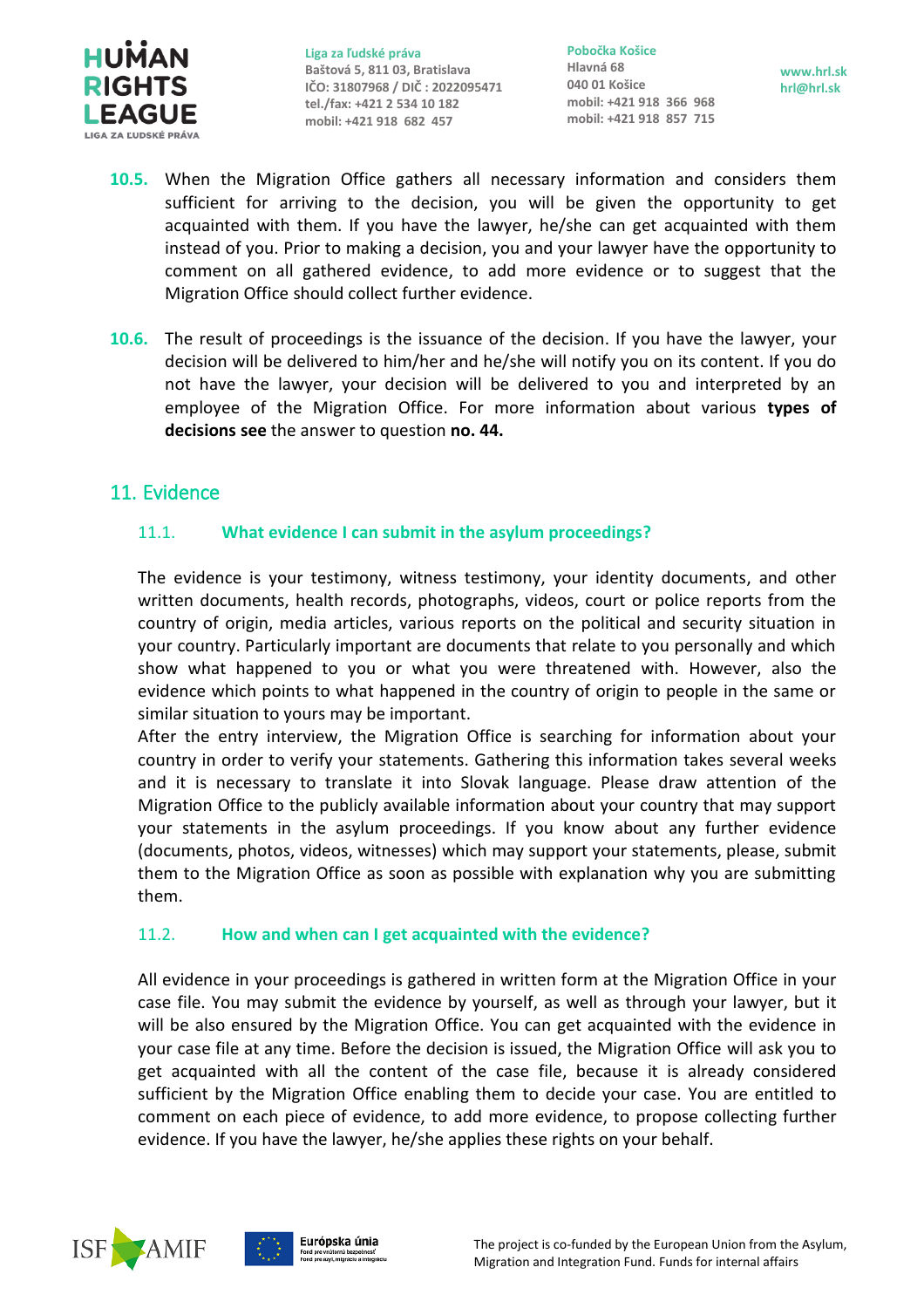

**Pobočka Košice Hlavná 68 040 01 Košice mobil: +421 918 366 968 mobil: +421 918 857 715**

**www.hrl.sk hrl@hrl.sk**

## <span id="page-17-1"></span><span id="page-17-0"></span>12.Decision

## 12.1. **How will I learn about the result of my asylum proceedings?**

The result of the asylum proceedings is written decision on your asylum application. If you have the lawyer, the decision is delivered directly to the lawyer who acquaints you with its content (with use of interpreter if necessary). Therefore, it is important for you to stay in contact with your lawyer.

If you do not have the lawyer, the Migration Office will notify you on the place and time of the delivery of the decision, which in principle will be in the asylum camp or at the Migration Office in Bratislava. You are expected to be there at the appointed time. Therefore, it is important for you to stay in contact with the Migration Office and to provide always the correct contact data (phone number). **If the Migration Office is unable to contact you, your decision will be displayed on the notice board at the camp and it will be deemed as delivered, even if you never learnt about it.**

The Migration Office will hand you over the decision in written form in Slovak language. The interpreter will verbally translate its content into language you understand. The translation of the decision into foreign language in writing is not provided.

## <span id="page-17-2"></span>12.2. **Why is the day of delivery of the decision important?**

If you have the lawyer, he/she will notify you on the day of delivery, because it is the day when the decision was delivered to the lawyer. If you do not have the lawyer, the day of delivery is the day when the decision was handed over to you together with the interpreter at the camp or at the Migration Office. If you were not reachable and the Migration Office displayed your decision on the notification board at the camp, the day of delivery is the third day after putting in on display, even though you have not learnt about it.

**The day of delivery is important, because since that day you have 20 or 30 days to bring the lawsuit to the court**, if you disagree with the result of your proceedings. **Missing this deadline cannot be forgiven.** Other consequences may be associated with the delivery of the decision, including the fact that you are no longer authorised to stay in the Slovak Republic from the following day, and you may be expulsed and detained for that purpose. This depends on the type of the decision.

## <span id="page-17-3"></span>12.3. **What types of decision can the Migration Office take on my asylum application?**

If an asylum seeker does not cooperate, is hiding or his/her stay is unknown, the Migration Office shall suspend or cease the asylum proceedings. If another State under the Dublin Regulation is responsible for the assessment of your asylum application, the result of the proceedings is rejection of application as inadmissible. These decisions do not concern the substance of an asylum application.

The positive result of asylum proceedings means granting of the international protection. This may be in a form of the decision on granting the asylum or in a form of decision on not granting the asylum and granting the subsidiary protection.

Other decisions mean rejection of an asylum application. There are more types of rejection, some of them have less serious legal consequences and some of them have more serious



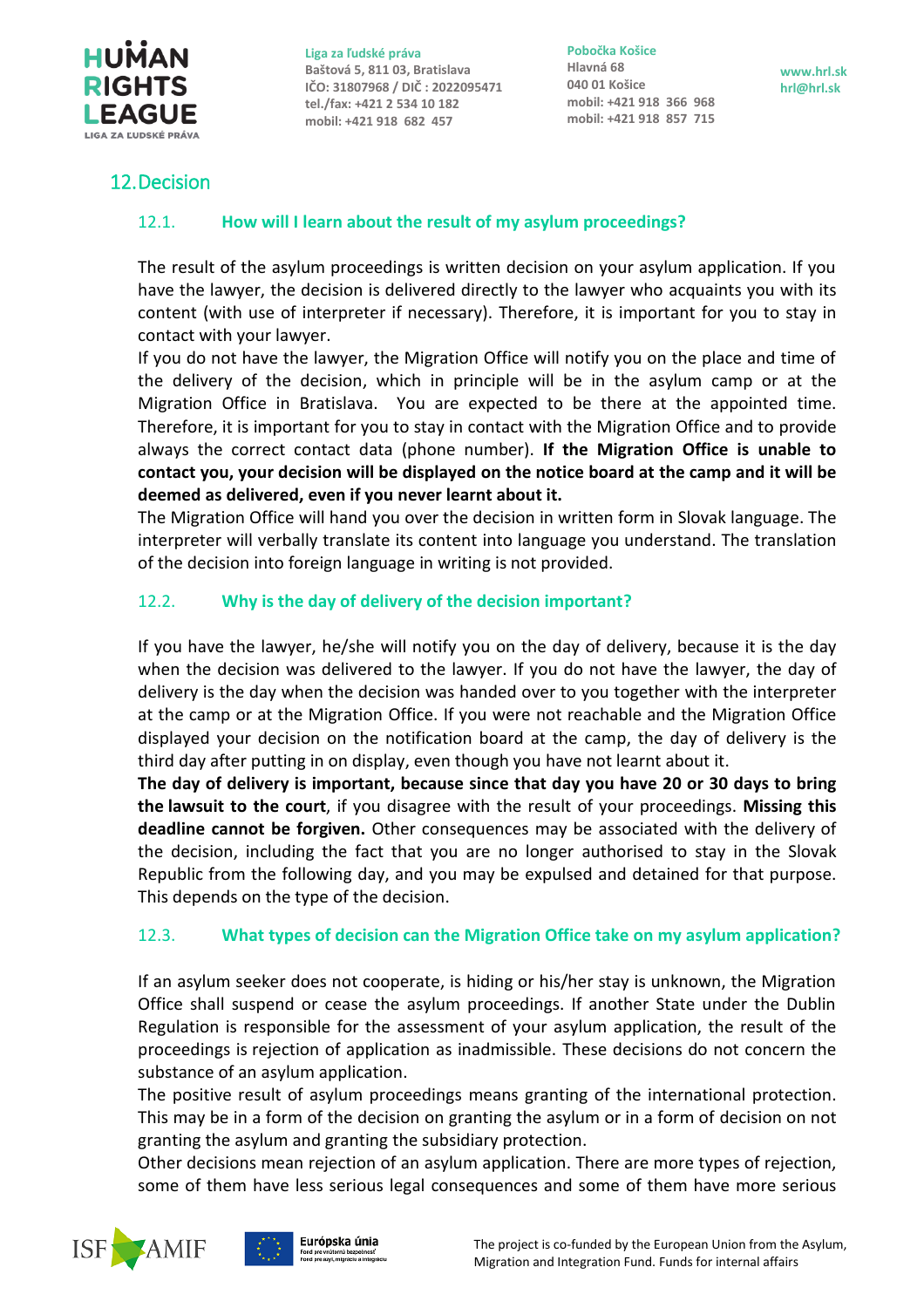

**Pobočka Košice Hlavná 68 040 01 Košice mobil: +421 918 366 968 mobil: +421 918 857 715**

**www.hrl.sk hrl@hrl.sk**

legal consequences. The least restrictive consequences are associated with a decision on not granting the asylum neither the subsidiary protection. It is possible to bring the lawsuit against it and while court is examining it, the applicant is still authorised to stay in the Slovak Republic. If the application is rejected as manifestly unfounded or inadmissible, the authorisation to stay on the territory of the Slovak Republic while waiting for the result of the court procedure may only be granted by the court upon proposal. Asylum seeker is thus authorised to stay until the court decides not to grant such entitlement or until the decision of the court is delivered to him/her.

The most negative legal consequences are associated with decisions over repeated asylum applications where the date of delivery of the decision of Migration office may mean the termination of authorisation of asylum seeker to stay in Slovakia. This may consequently lead to continuation of expulsion procedure.

## <span id="page-18-0"></span>13. Lawsuit at the court

## <span id="page-18-1"></span>13.1. **What if I disagree with the result of the asylum proceedings?**

If you disagree with the decision, you can bring the lawsuit against it to the court. The court will review its compliance with the law, sufficiency of its justification and the correctness of the proceedings. The time limit for submitting the lawsuit to the court runs from the date of delivery of the decision and it is 20 or 30 days depending on the type of decision. You can find the information about this time limit in the last paragraph of your decision, the socalled instruction about the possibility of submitting the lawsuit. After the lapse of this time limit, it is no longer possible to submit the lawsuit to the court and the decision is final.

If the last paragraph of the decision states that the lawsuit does not have suspensive effect, it means that submission of the lawsuit does not extend your authorised stay in Slovakia as an asylum seeker. In that case it is essential that together with submission of the lawsuit you will request the court to extend your authorised stay in Slovakia. The court should decide about your authorisation to stay within 15 days from filing of the proposal.

You can bring the lawsuit to the court also by yourself, but you have the right for free legal assistance. You can appeal with the request for legal assistance to the Human Rights League or the Centre for Legal Aid.

## <span id="page-18-2"></span>13.2. **What can be the result of the court proceedings?**

If the court finds your lawsuit unjustified, it will reject the lawsuit. In that case, the decision of the Migration Office shall be confirmed.

If the court considers your objections in the lawsuit justified, the decision of the Migration Office will be cancelled and the case will be returned back to the Migration office for reassessment. In its judgment the court shall provide the Migration Office with binding instructions on how to proceed in the new proceedings to repair the previous mistakes. The court may also express its legal opinion which is binding for the Migration Office in the further proceedings under the threat of financial sanction.



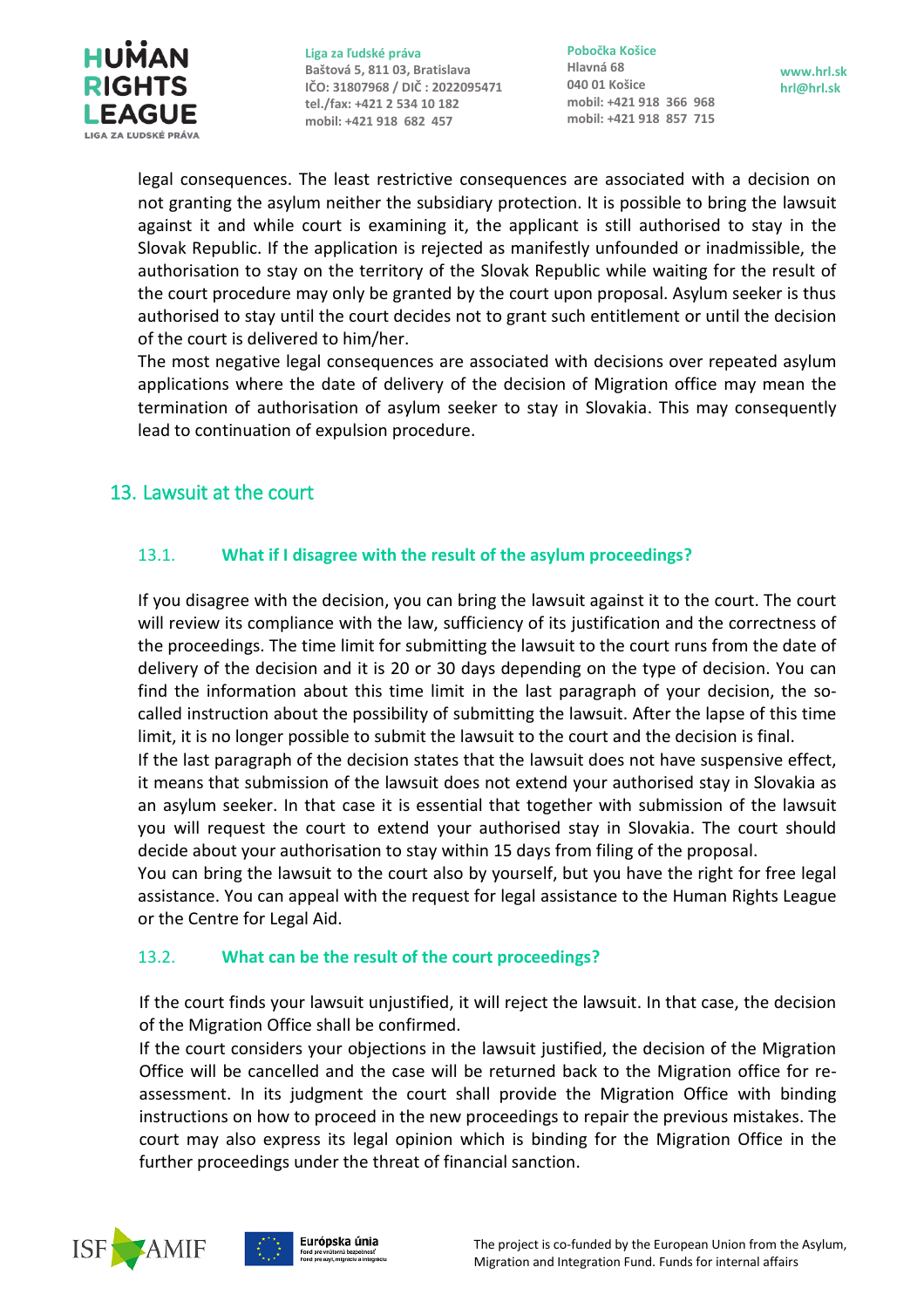

**Pobočka Košice Hlavná 68 040 01 Košice mobil: +421 918 366 968 mobil: +421 918 857 715**

**www.hrl.sk hrl@hrl.sk**

## <span id="page-19-0"></span>14. Complaint at the Supreme Court

## <span id="page-19-1"></span>14.1. **What if I disagree with the decision of the court?**

If the court rejected your lawsuit and confirmed the decision of the Migration Office, you may bring the complaint to the Supreme Court. The time limit for bringing the complaint to the Supreme Court is 30 days from the delivery of the judgment of the court. It is always necessary to request the Supreme Court together with submission of the complaint for granting it a suspensive effect, which would extend your authorisation to stay in Slovakia while waiting for Supreme Court judgment. If the Supreme Court decided not grant the suspensive effect or it has not decided on it, you are no longer legally present in the Slovak Republic and there is no obstacle preventing the police from taking steps towards your expulsion.

## <span id="page-19-2"></span>14.2. **Is Migration Office authorised to submit the complaint to the Supreme court?**

You and the Migration Office have equal rights and position in the judicial proceedings. Therefore, also if you were successful at the court with your lawsuit, the Migration Office can also complaint to the Supreme court.

## <span id="page-19-3"></span>14.3. **How can the Supreme Court decide?**

If the Supreme Court finds your complaint unjustified, it will reject it. In that case, the previous judgment of the court is thus confirmed. If the Supreme Court considers your objections in the complaint well-founded, it shall cancel the judgement of the court and return it for re-assessment with binding instructions and legal opinion.

However, the Supreme Court may also decide to change the judgement of the court and to cancel the decision of the Migration Office. In this case, the Supreme Court shall return the case to the Migration Office for new proceedings. The Supreme Court shall determine via binding instructions how to proceed in the new proceedings in order to repair the previous mistakes. The Supreme Court may also express its legal opinion which is binding for the Migration Office in further proceedings under the threat of financial sanction.

## <span id="page-19-4"></span>15.What if I have filed repeated asylum application?

If your asylum application was previously rejected on the merits, any further asylum application is understood as repeated asylum application.

If the facts of the repeated asylum application are the same as in the previous proceedings, the Migration Office may reject it as inadmissible. The further authorisation of the asylum seeker stay in Slovakia during the court trial is then decided by the court upon proposal. However, if the Migration Office rejects repeated asylum application as inadmissible it may at the same time declare that it was submitted solely in order to avoid the enforcement of already existing decision on expulsion. In such case the immigration police must no longer



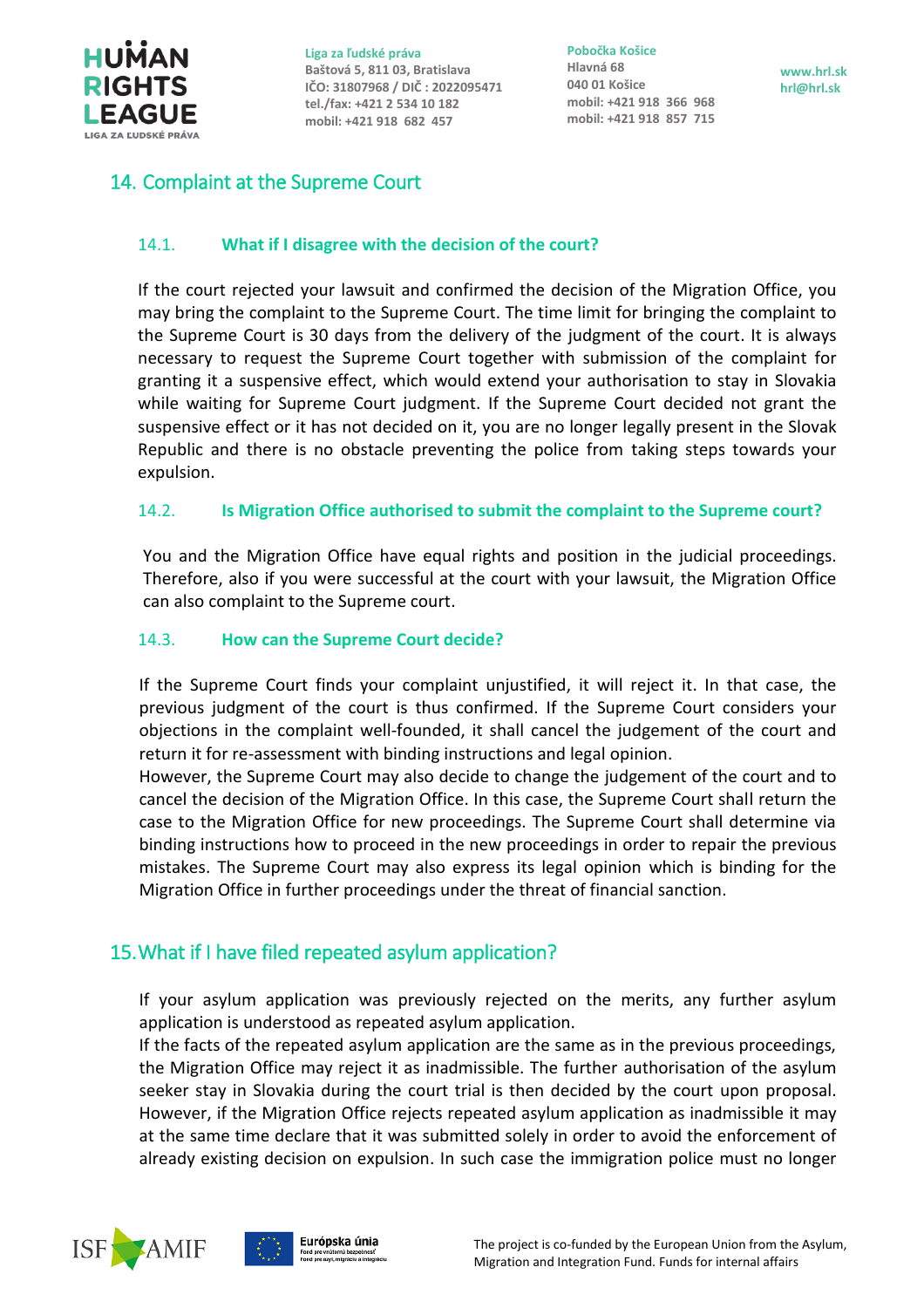

**Pobočka Košice Hlavná 68 040 01 Košice mobil: +421 918 366 968 mobil: +421 918 857 715**

wait for the decision of the court and may continue taking steps leading to expulsion immediately after the delivery of the decision of the Migration Office.

Not every repeated asylum application is, of course, unjustified. A personal situation of an asylum seeker can change substantially, as well as the overall situation in the country of origin. If the facts of case have changed significantly in comparison with the facts of the case in the previous decision, the Migration Office has to re-assess the substance of asylum application properly, regardless of the fact whether you fulfil conditions for granting asylum or for provision of subsidiary protection. If you fulfil the conditions, your application will be granted and international protection provided.

If the conditions are not fulfilled, your application will be rejected as manifestly unfounded, which means that the court shall decide on further authorisation of your stay in Slovakia during proceedings upon your proposal.

## <span id="page-20-0"></span>16.What are the proceedings on administrative expulsion and why is it import to know if it had been already initiated against me or not?

The expulsion procedure involves evaluation of a foreigner's authorisation to stay in the territory of the Slovak Republic. Its result may be the decision on expulsion imposing an obligation to leave the territory of the Slovak Republic. Voluntary fulfilment of this obligation is preferred. If you have already failed to do so in the past, or if there are other reasons for fearing you would not comply voluntarily, the police may decide to use official force in order to make you fulfil this obligation. If the expulsion proceedings against you were initiated prior to the submission of an asylum application, the asylum application always results in suspension of the expulsion proceedings. The expulsion procedure is suspended until the asylum claim is determined, consequently it may continue.

If the expulsion decision had already been issued at the time of submission of a repeated asylum application, and the Migration office stated in its newest decision that asylum application was submitted solely for the purpose of obstruction of execution of the expulsion, the police may carry out the expulsion immediately after the delivery of the decision of the Migration Office.

## <span id="page-20-1"></span>17. The most common mistakes of asylum seekers in the proceedings and recommendation how to proceed

Your important obligation in the proceedings is to cooperate with the Migration Office. Please ensure that the communication with the Migration Office is maintained and report every change in your contact details to the Migration Office. If you are in a bad situation, cooperation with the state authorities cannot harm you.

**Any document which you are asked to sign and is not in the language that you understand, you should ask for it to be translated before signing it.** If you do not agree with the content of the document, please, point out your objections and request the change. If you do not agree with the content of the document, your refusal to sign or to receive the document as a sign of your disapproval may not be sufficient. You can use the